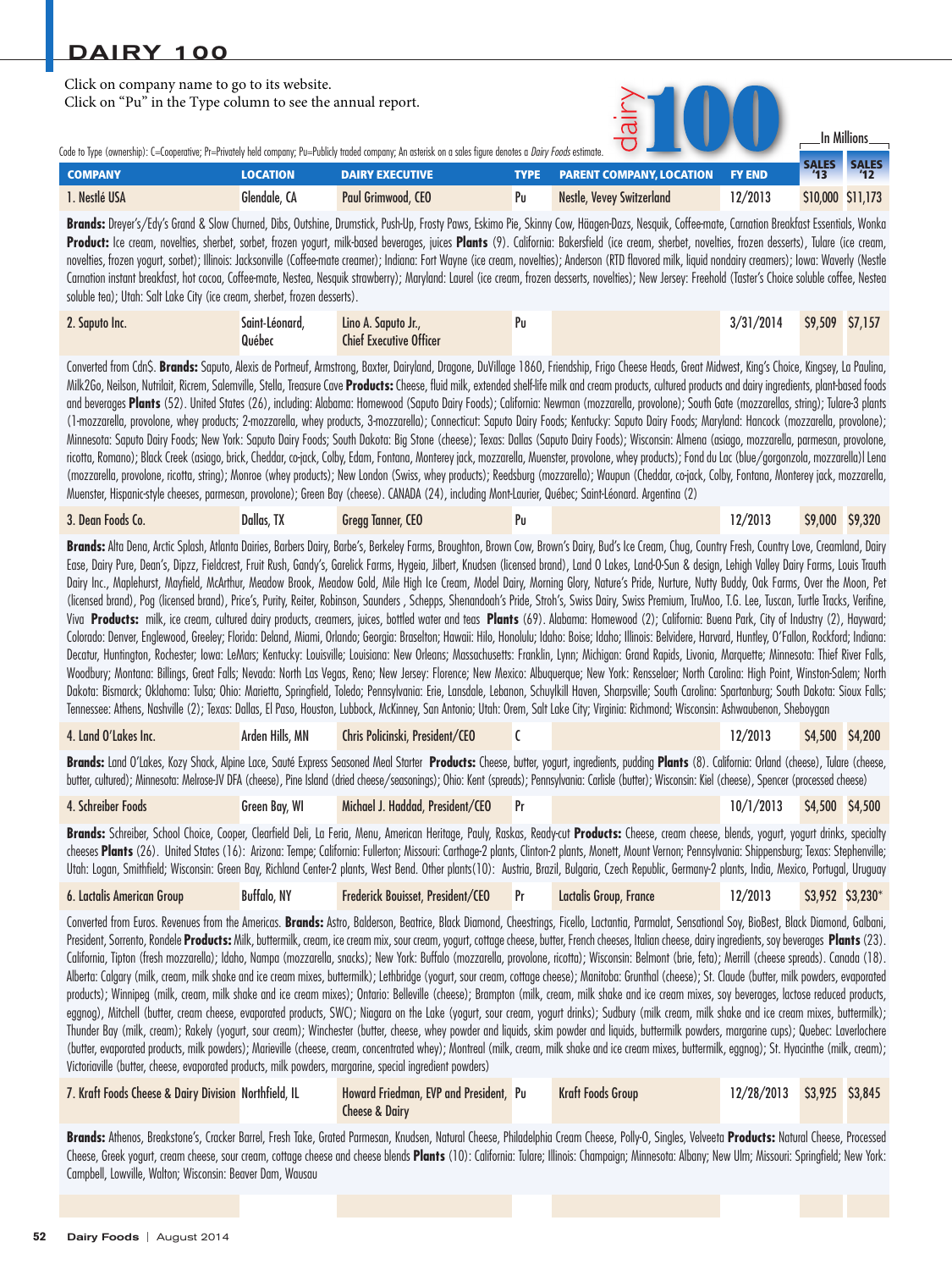SALES SALE **COMPANY LOCATION DAIRY EXECUTIVE TYPE PARENT COMPANY, LOCATION FY END** Code to Type (ownership): C=Cooperative; Pr=Privately held company; Pu=Publicly traded company; An asterisk on a sales figure denotes a *Dairy Foods* estimate In Millions [8. Agropur Cooperative](http://www.agropur.com) Longueuil, Quebec Robert Coallier, CEO C 11/2/2013 \$3,913 \$3,653 Converted from Cdn\$. **Brands:** ANCO, Iogo (joint venture with Ultima Foods), Natrel, Québon, Sealtest, Island Farms, Schroeder Milk, Trega Foods, Oka, L'Extra, Vaudreuil, Champfleury, Rondoux, Yoplait, La Lacteo **Products:** Cheeses, butter, milk, specialty milk, yogurt **Plants** (29). United States (7). Iowa: Hull (cheese and ingredients); Michigan: Grand Rapids (Natrel division); Minnesota: Maplewood (Schroeder milk); Wisconsin: La Crosse (Main Street Ingredients, cheese and ingredients); Little Chute (cheese and ingredients); Luxemburg (cheese and ingredients); Weyauwega (cheese and ingredients). Canada (20). Alberta: Lethbridge (cheese and ingredients); British Columbia: Chilliwack (Natrel division), Delta (Ultima Foods Inc. joint venture, Olympic Dairy), Victoria (Natrel division, Island Farms); Ontario: Ottawa (Natrel division), Toronto (Natrel division), Woodstock (cheese and ingredients); Quebec: Amqui (Natrel division), Beauceville (cheese and ingredients), Granby (cheese and ingredients), Granby (Ultima Foods Inc. joint venture), Notre-Dame-du-Bon-Conseil (cheese and ingredients), Oka (fine cheese division), Plessisville (cheese and ingredients), Quebec City (Natrel division), Saint-Bruno (Natrel division), Saint-Hyacinthe (fine cheese division), Saint-Laurent (Natrel division). Argentina (2). Ferreyra (La Lacteo joint venture); Villa Del Rosario (La Lacteo joint venture). [9. Grupo Lala](http://www.grupolala.com/) Mexico City, Mexico Arquimedes Celis, CEO [Pu](http://www.grupolala.com/informe2013) 12/2013 \$3,323 Not listed Converted from Mexican pesos. **Brands:** Lala, Nutri Leche **Products:** Milk, cream, sour cream, yogurt, Greek yogurt, cheese, desserts, juice, water **Plants:** 17 plants in Mexico [10. Dairy Farmers of America Inc.](http://www.dfamilk.com/) Kansas City, MO Rick Smith, President/CEO C 12/2013 \$3,212 \$3,544 Brands: Borden Cheese, Borden Butter, Breakstone's, Cache Valley Cheese, Cache Valley Butter, Cass-Clay Creamery, Falfurrias, Guida's Milk, Hotel Bar, Keller's Creamery, Kemps, La Vaquita, Plugra, Sport Shake Products: Fluid milk, chocolate milk, condensed milk, sweetened condensed milk, cream, buttermilk, cottage cheese, sour cream, yogurt, Greek yogurt, butter, cheese (American-style, Gouda, hard Italian, artisanal Hispanic, longhorn Cheddar, Monterey jack, pepper jack and specialty cheese), ice cream, sherbets, sorbets, ingredients, juice, fruit punch **Plants** (34). California: Hughson (butter, condensed milk, cream, nonfat dry milk), Turlock (Italian-style cheese, liquid whey), Ventura (dairy-based coffee beverages); Colorado: Fort Morgan (condensed milk, cream, nonfat dry milk); Connecticut: New Britain (cream, ice cream mixes, milk, fruit drinks, fruit juices, water); Indiana: Goshen (condensed milk, cream, nonfat dry milk); Maine: Portland (butter, buttermilk, cottage cheese, cream, flavored milk, fluid milk, fruit juice, sour cream and tea); Maryland: Frederick (milk, juice, fruit drinks); Michigan: Adrian (condensed milk, cream, nonfat dry milk), Cass City (condensed milk, cream) (Under construction and set for completion in 2014.); Minnesota: Duluth (buttermilk, chocolate milk, creams, fluid milk, juices), Farmington (cottage cheese, dips, smoothies, sour cream), Minneapolis (fluid milk, other beverages), Rochester (two plants — fluid milk, ice cream, light ice cream, sherbets, yogurt-based drinks), Winthrop (anhydrous milk fat, butterfat blends, sweetened condensed milk), Zumbrota (American-style cheese, cream powders, fluid whey, Gouda, hard Italian, specialty cheese); Missouri: Cabool (adult nutritional beverages, dairy-based coffee beverages, energy protein beverages, Sport Shake), Springfield (dairy-based coffee beverages); Nevada: Fallon (whole milk powder, instant whole milk powder, nonfat dry milk, skim milk powder); New Mexico: Portales (condensed skim milk, cream, milk permeate powder, milk protein concentrate, nonfat and skim milk powders); New York: Linwood (cream, skim milk) (Under construction and set for completion in 2014); North Dakota: Fargo (butter, cottage cheese, cream, dips, fluid milk, ice cream, juice, sour cream, yogurt); Pennsylvania: Mechanicsburg (dairy-based coffee beverages), Middlebury Center (condensed milk, cream, cream powder, malted milk powder, nonfat dry milk, skim milk powder, whole milk powder), New Wilmington (dry whey, Italian-style cheese), Reading (cream, condensed milk, malted milk powder, nonfat dry milk, skim milk powder, whole milk powder), West Middlesex (industrial shredded cheese, process cheese); Texas: Houston (artisanal Hispanic cheeses and creams), Schulenburg (dairy dips and salsa), Winnsboro (anhydrous milk fat, butter, buttermilk powder, nonfat dry milk, sweet cream); Utah: Beaver (condensed milk, cream, longhorn Cheddar, Monterey jack, pepper jack cheeses); Wisconsin: Cedarburg (fluid milk, orange juice), Plymouth (cut and wrap natural cheese, process cheese, shreds) [11. Prairie Farms Dairy](http://www.prairiefarms.com/) Carlinville, IL Edward L. Mullins, CEO/Executive VP C 9/2013 \$2,781 \$2,730 **Brands:** Prairie Farms Dairy, Hiland Dairy, Roberts Dairy, Turner Dairy, Coleman Dairy, LuVel, Southern Belle, Tiller Foods, Swiss Valley, Muller Pinehurst, Belfonte, North Star **Products:** Milk, egg nog, buttermilk, cottage cheese, sour cream, yogurt, butter, ice cream, novelties, sherbets, sorbets, juice, fruit punch, iced tea, coffee beverages **Plants** (36). Illinois: Carlinville (milk); Carbondale (cultured); Decatur (frozen dessert, ice cream); Granite City (milk, ice cream mix); O'Fallon (ice cream, ice cream mix); Olney (milk); Peoria (milk); Quincy (cultured); Springfield (ice cream mix); Indiana: Anderson (milk, juice/drinks, ice cream mix); Ft. Wayne (milk, cultured, ice cream mix, drinks); Holland (milk, juice/drinks); Lafayette (novelties); Iowa: Dubuque (milk, juice/drinks); Kentucky: Somerset (milk, juice/drinks); Michigan: Battle Creek (milk, juice/drinks); Mississippi: Kosciusko (milk, juice/drinks, ice cream mix); Missouri: Hazelwood (milk, juice/drinks, sour cream); Jefferson City (milk, juice/drinks, cultured, ice cream, ice cream mix); St. Louis (novelties); Ohio: Dayton (creamers, ice cream mix). Joint Venture Facilities -- Hiland Dairy Foods (DFA): Kansas: Kansas City (ice cream, cultured); Springfield (milk, juice/drinks, ice cream mixes); Arkansas: Fayetteville (milk, juice); Ft. Smith (milk, drinks); Kansas: Wichita (milk, drinks, cultured); Oklahoma: Chandler (milk, juice/drinks, ice cream mix, cultured); Norman, (milk, juice/drinks, ice cream mix, sour cream, dips). Hiland Dairy: Missouri: Kansas City (milk, juice/drinks); Nebraska: Norfolk (ice cream), Omaha (milk, sour cream, dips); Turner Dairy (Prairie Farms/Hiland): Arkansas: Little Rock (milk, juice/drinks); Kentucky: Fulton (milk, juice/drinks, ice cream mix); Tennessee: Memphis (milk, juice/ drinks, ice cream mix); Muller Pinehurst (Midwest Dairymen's Co-op): Illinois: Rockford (milk, drinks, ice cream, ice cream mix); Madison Farms (Land O'Lakes): Missouri: St. Louis (butter, butter oil) [12. Leprino Foods Co.](http://www.leprinofoods.com/) Denver, CO James Leprino, Chairman Pr 12/2013 \$2,750\* \$2,600\* **Brands:** Proprietary brands **Products:** Mozzarella, reduced-fat Monterey jack, provolone, reduced-fat Cheddar, cheese blends, whey protein concentrate, whey protein isolate, sweet whey, lactose, calcium **Plants** (9). California: Lemoore East (cheese, dairy powders), Lemoore West (cheese, dairy powders), Tracy (cheese, dairy powders); Colorado: Ft. Morgan (cheese, dairy powders), Greeley (cheese, dairy powders); Michigan: Allendale (cheese, dairy powders), Remus (cheese, dairy powders); New Mexico: Roswell (cheese, dairy powders); New York: Waverly (cheese, dairy powders). The company also has two joint venture plants with Glanbia plc in Northern Ireland, Wales, and commercial offices in Singapore and Shanghai [13. Great Lakes Cheese Co.](http://www.greatlakescheese.com/) Hiram, OH Gary Vanic, President/CEO Pr 12/2013 \$2,628 \$2,350 **Brands:** Great Lakes, Adams Reserve, Rico Mia, America's Accent **Products:** Cheese, processed cheese, whey products **Plants** (8): New York: Adams (Cheddar, Monterey Jack, WPC, WPI, other whey products), Cuba-Empire Cheese (mozzarella, provolone, whey products); Ohio: Hiram (cut/wrap); Utah: Filmore (cut/wrap); Wisconsin: LaCrosse (processed cheese), Plymouth (cut/wrap), Seymour (blue cheese), Wausau (cut/wrap) [14. Darigold Inc.](http://www.darigold.com/) Seattle, WA Jim Wegner, President/CEO C 3/2014 \$2,600 \$2,200 **Brands:** Darigold **Products:** Fluid milk, egg nog, buttermilk, cottage cheese, sour cream, butter, Cheddar cheese, Monterey Jack cheese, dairy ingredients **Plants** (12). Idaho: Boise (fluid milk, ultrapasteurized fluid products, cultured products); Caldwell (nonfat dry milk, skim milk powder, milk protein concentrate, bulk cream, butter, buttermilk powder); Jerome (nonfat dry milk, skim milk powder, Click on company name to go to its website. Click on "Pu" in the Type column to see the annual report.

milk protein concentrate, ultra-filtered milk products, bulk cream, condensed products); Washington: Issaquah (cultured products, butter); Seattle (fluid milk); Spokane (fluid milk, sour cream); Chehalis (nonfat dry milk, skim milk powder, whole milk powder, other dry dairy ingredients, bulk cream, whey, whey protein concentrate, buttermilk powder); Linden (nonfat dry milk, skim milk powder, other dry dairy ingredients, bulk cream); Sunnyside (cheese, dry whey, whey protein concentrate); Oregon: Medford (fluid milk); Portland (ultra-pasteurized fluid products); Montana: Bozeman (fluid milk)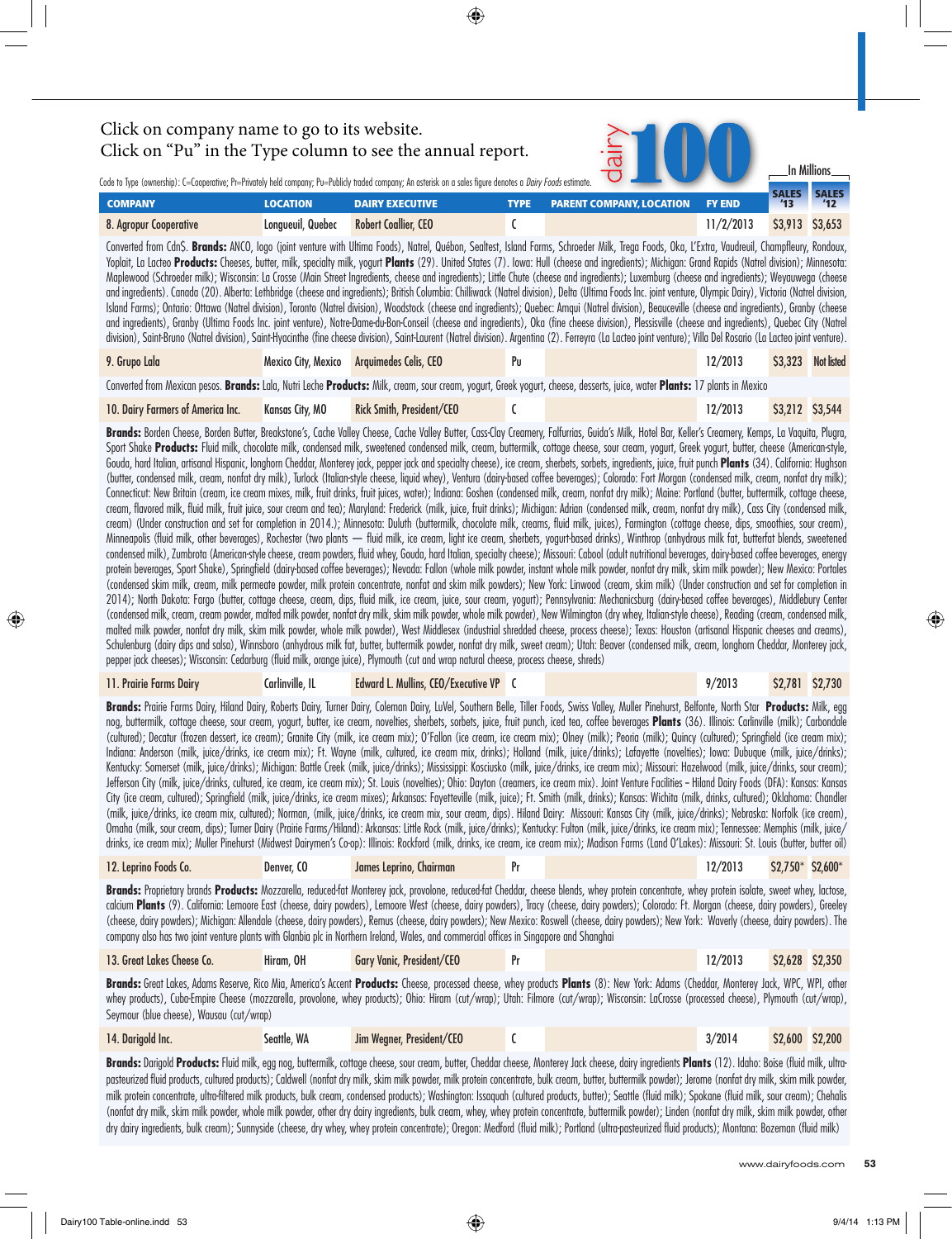| Click on company name to go to its website.<br>Click on "Pu" in the Type column to see the annual report.                                                                                                 |                                                                                                                                                                                                                                                                                                                                                                                                                                                                                                                                                                                                                                                                                                                                                                                                                                                                                                                                                                                                                                                                                                                                                                                                                            |                                                                                                                                                                                                                                                                                                                                                                                                                                                                                                                                                                                                                                                                                                                                                                                                                                 |             |                                 |               |                   | In Millions      |  |  |  |  |
|-----------------------------------------------------------------------------------------------------------------------------------------------------------------------------------------------------------|----------------------------------------------------------------------------------------------------------------------------------------------------------------------------------------------------------------------------------------------------------------------------------------------------------------------------------------------------------------------------------------------------------------------------------------------------------------------------------------------------------------------------------------------------------------------------------------------------------------------------------------------------------------------------------------------------------------------------------------------------------------------------------------------------------------------------------------------------------------------------------------------------------------------------------------------------------------------------------------------------------------------------------------------------------------------------------------------------------------------------------------------------------------------------------------------------------------------------|---------------------------------------------------------------------------------------------------------------------------------------------------------------------------------------------------------------------------------------------------------------------------------------------------------------------------------------------------------------------------------------------------------------------------------------------------------------------------------------------------------------------------------------------------------------------------------------------------------------------------------------------------------------------------------------------------------------------------------------------------------------------------------------------------------------------------------|-------------|---------------------------------|---------------|-------------------|------------------|--|--|--|--|
| Code to Type (ownership): C=Cooperative; Pr=Privately held company; Pu=Publicly traded company; An asterisk on a sales figure denotes a <i>Dairy Foods</i> estimate.                                      |                                                                                                                                                                                                                                                                                                                                                                                                                                                                                                                                                                                                                                                                                                                                                                                                                                                                                                                                                                                                                                                                                                                                                                                                                            |                                                                                                                                                                                                                                                                                                                                                                                                                                                                                                                                                                                                                                                                                                                                                                                                                                 |             |                                 |               | <b>SALES</b>      | <b>SALES</b>     |  |  |  |  |
| <b>COMPANY</b>                                                                                                                                                                                            | <b>LOCATION</b>                                                                                                                                                                                                                                                                                                                                                                                                                                                                                                                                                                                                                                                                                                                                                                                                                                                                                                                                                                                                                                                                                                                                                                                                            | <b>DAIRY EXECUTIVE</b>                                                                                                                                                                                                                                                                                                                                                                                                                                                                                                                                                                                                                                                                                                                                                                                                          | <b>TYPE</b> | <b>PARENT COMPANY, LOCATION</b> | <b>FY END</b> | 13                |                  |  |  |  |  |
| 15. The Kroger Co.                                                                                                                                                                                        | Cincinnati, OH                                                                                                                                                                                                                                                                                                                                                                                                                                                                                                                                                                                                                                                                                                                                                                                                                                                                                                                                                                                                                                                                                                                                                                                                             | Erin Sharp, Group VP Manufacturing                                                                                                                                                                                                                                                                                                                                                                                                                                                                                                                                                                                                                                                                                                                                                                                              | Pu          |                                 | 1/2014        | \$2,475* \$2,433* |                  |  |  |  |  |
| Dairy; Texas: Fort Worth-Vandervoort's Dairy; Utah: Layton-Layton Dairy; Virginia: Lynchburg-Westover Dairy                                                                                               |                                                                                                                                                                                                                                                                                                                                                                                                                                                                                                                                                                                                                                                                                                                                                                                                                                                                                                                                                                                                                                                                                                                                                                                                                            | Brands: Kroger, Private Selection, Turkey Hill, regional brands Products: Milk, ice cream, novelties, cultured, natural cheese, process cheese, juice/drinks, water Plants (19). Arizona: Tolleson-<br>Tolleson Dairy; California: Compton-Compton Creamery, Riverside-Riverside Creamery; Colorado: Denver-Mountain View Dairy; Georgia: Atlanta-Centennial Farms Dairy; Indiana: Indianapolis-Crossroad<br>Farms Dairy, Crawfordsville-Pace Dairy of Indiana; Kansas: Hutchinson-Jackson Dairy; Kentucky: Winchester-Winchester Dairy Farms; Michigan: Livonia-Michigan Dairy; Minnesota: Rochester-Pace Dairy;<br>Ohio: Cincinnati-Springdale Ice Cream & Beverage, Newark-Tamarack Farms Dairy; Oregon: Portland-Swan Island Dairy; Pennsylvania: Conestoga-Turkey Hill Dairy; Tennessee: Murfreesboro-Heritage Farms       |             |                                 |               |                   |                  |  |  |  |  |
| 16. HP Hood LLC                                                                                                                                                                                           | Lynnfield, MA                                                                                                                                                                                                                                                                                                                                                                                                                                                                                                                                                                                                                                                                                                                                                                                                                                                                                                                                                                                                                                                                                                                                                                                                              | John A. Kaneb, President/Chairman/CEO Pr                                                                                                                                                                                                                                                                                                                                                                                                                                                                                                                                                                                                                                                                                                                                                                                        |             |                                 | 12/2013       |                   | \$2,300 \$2,000  |  |  |  |  |
|                                                                                                                                                                                                           | Brands: Axelrod, Booth Bros., Brigham's Ice Cream, Calorie Countdown, Crowley Foods, Green's, Hagan, Heluva Good!, Hood, Maggio, Penn Maid, Rosenberger's, Simply Smart. Licensed brands:<br>Baileys Coffee Creamers, Blue Diamond Almond Breeze, Fiber One Cottage Cheese, Hershey's Milk & Milkshakes, LACTAID, Southern Comfort egg nog Products: Milk, egg nog, buttermilk, cottage<br>cheese, sour cream, yogurt, Greek yogurt, cheese, ice cream, sherbets, sorbets, novelties, juice, fruit punch, iced tea, coffee beverages, other nondairy beverages Plants (15). California: Sacramento<br>(aseptic and UHT fluid products); Connecticut: Suffield (ice cream, novelties, frozen desserts); Maine: Portland (milk); Massachusetts: Agawam (milk, juices, drinks); New Hampshire: Concord (fluid);<br>New York: Arkport (cultured), LaFargeville (cultured), Oneida (UHT fluid products), Sodus (cheese), Vernon (cultured), Wolcott (cheese and spreads); Pennsylvania: Hatfield (milk), Philadelphia (UHT<br>products); Virginia: Winchester (UHT fluid products); Vermont: Barre (milk)<br>Andrei Mikhalevsky, President/CEO<br>12/2013<br>\$2,100 \$1,990<br>17. California Dairies Inc.<br>Visalia, CA<br>C |                                                                                                                                                                                                                                                                                                                                                                                                                                                                                                                                                                                                                                                                                                                                                                                                                                 |             |                                 |               |                   |                  |  |  |  |  |
|                                                                                                                                                                                                           |                                                                                                                                                                                                                                                                                                                                                                                                                                                                                                                                                                                                                                                                                                                                                                                                                                                                                                                                                                                                                                                                                                                                                                                                                            |                                                                                                                                                                                                                                                                                                                                                                                                                                                                                                                                                                                                                                                                                                                                                                                                                                 |             |                                 |               |                   |                  |  |  |  |  |
| cream, condensed); Turlock (butter, powder); Visalia (butter, AMF, powder, cream, condensed)                                                                                                              |                                                                                                                                                                                                                                                                                                                                                                                                                                                                                                                                                                                                                                                                                                                                                                                                                                                                                                                                                                                                                                                                                                                                                                                                                            | Brands: California Dairies, Challenge Dairy Products, Danish Creamery Products: Butter, powdered milk, AMF, UF products, cheddar cheese for manufacturing, cream and condensed Plants (6)<br>California: Artesia (standardized milk, cream, condensed, powder); Fresno (butter, powder, cream, condensed); Los Banos (powder, cheese, cream, condensed); Tipton (butter, powder, UF products                                                                                                                                                                                                                                                                                                                                                                                                                                    |             |                                 |               |                   |                  |  |  |  |  |
| 18. WhiteWave Foods                                                                                                                                                                                       | Broomfield, CO                                                                                                                                                                                                                                                                                                                                                                                                                                                                                                                                                                                                                                                                                                                                                                                                                                                                                                                                                                                                                                                                                                                                                                                                             | Gregg L. Engles, CEO                                                                                                                                                                                                                                                                                                                                                                                                                                                                                                                                                                                                                                                                                                                                                                                                            | Pu          |                                 | 12/2013       |                   | \$2,085 \$1,921  |  |  |  |  |
|                                                                                                                                                                                                           |                                                                                                                                                                                                                                                                                                                                                                                                                                                                                                                                                                                                                                                                                                                                                                                                                                                                                                                                                                                                                                                                                                                                                                                                                            | Brands: Alpro (Europe), Silk, International Delight and Land O Lakes (licensed brand) coffee creamers and beverages, Horizon Organics, TruMoo (licensed brand) single serve milk boxes Products:<br>plant-based foods and beverages, coffee creamers and beverages, organic dairy products Plants (9). California: City of Industry; Florida: Jacksonville; New Jersey: Bridgeton; Virginia: Mt. Crawford;<br>Texas: Dallas; Belgium: Wevelgem; France: Issenheim; Netherlands: Landgraaf; United Kingdom: Northamptonshire                                                                                                                                                                                                                                                                                                     |             |                                 |               |                   |                  |  |  |  |  |
| 19. Dannon Co., The                                                                                                                                                                                       | <b>White Plains, NY</b>                                                                                                                                                                                                                                                                                                                                                                                                                                                                                                                                                                                                                                                                                                                                                                                                                                                                                                                                                                                                                                                                                                                                                                                                    | Mariano Lozano, CEO/President                                                                                                                                                                                                                                                                                                                                                                                                                                                                                                                                                                                                                                                                                                                                                                                                   | Pu          | Groupe Danone S.A., France      | 12/2013       |                   | \$2,000 \$1,800  |  |  |  |  |
| West Jordan (yogurt and dairy drinks)                                                                                                                                                                     |                                                                                                                                                                                                                                                                                                                                                                                                                                                                                                                                                                                                                                                                                                                                                                                                                                                                                                                                                                                                                                                                                                                                                                                                                            | Products: Yogurt, Greek yogurt, drinkable yogurts, smoothies, frozen yogurt Plants (4). Ohio: Minster (yogurt and dairy drinks); Oregon: Portland (frozen yogurt); Texas: Ft. Worth (yogurt); Utah:                                                                                                                                                                                                                                                                                                                                                                                                                                                                                                                                                                                                                             |             |                                 |               |                   |                  |  |  |  |  |
| 19. Borden Dairy Co.                                                                                                                                                                                      | Dallas, TX                                                                                                                                                                                                                                                                                                                                                                                                                                                                                                                                                                                                                                                                                                                                                                                                                                                                                                                                                                                                                                                                                                                                                                                                                 | <b>Steve Gorman</b>                                                                                                                                                                                                                                                                                                                                                                                                                                                                                                                                                                                                                                                                                                                                                                                                             | Pr          |                                 | 12/2013       |                   | \$2,000 \$2,000  |  |  |  |  |
| milkshake mixes), Conroe (milk, cream), Dallas (milk, cream), Floresville (milk, eggnog)                                                                                                                  |                                                                                                                                                                                                                                                                                                                                                                                                                                                                                                                                                                                                                                                                                                                                                                                                                                                                                                                                                                                                                                                                                                                                                                                                                            | Brands: Borden, Lala, Promised Land, Skim Plus, Frusion Products: Milk, cream, egg nog, buttermilk, cottage cheese, yogurt, dips, sour cream, frozen dessert mixes, milkshake mixes, juices, drinks<br>Plants (16). Alabama: Cowarts (milk); Colorado: Colorado Springs (milk, buttermilk, cottage cheese, creams, dips, sour cream)' Georgia: Decatur (frozen dessert mixes); Florida: Miami (milk, cream,<br>eggnog), Winter Haven (milk, cream); Kentucky: London (milk); Louisiana: Lafayette (milk, buttermilk); Mississippi: Hattiesburg (milk); Nebraska: Omaha (yogurt); New Jersey: Wallington (milk, ESL<br>milk, cream); Ohio: Cleveland (milk, cottage cheese, dips, cream, sour cream, yogurt), Cincinnati (milk); South Carolina: Charleston (milk, buttermilk, cream); Texas: Austin (milk, cream, juice/drinks, |             |                                 |               |                   |                  |  |  |  |  |
| 19. Hilmar Cheese Co.                                                                                                                                                                                     | Hilmar, CA                                                                                                                                                                                                                                                                                                                                                                                                                                                                                                                                                                                                                                                                                                                                                                                                                                                                                                                                                                                                                                                                                                                                                                                                                 | John Jeter, President/CEO                                                                                                                                                                                                                                                                                                                                                                                                                                                                                                                                                                                                                                                                                                                                                                                                       | Pr          |                                 | 12/2013       |                   | \$2,000 \$1,900  |  |  |  |  |
| Monterey Jack, Pepper Jack, Colby and Colby Jack; WPC, WPI)                                                                                                                                               |                                                                                                                                                                                                                                                                                                                                                                                                                                                                                                                                                                                                                                                                                                                                                                                                                                                                                                                                                                                                                                                                                                                                                                                                                            | Brands: None Products: Natural-style cheeses (Cheddar, Monterey Jack, Pepper Jack, Colby and Colby Jack), WPC, WPI, WPH, lactose Plants (2) California: Hilmar (40-pound and 640-pound<br>block natural American-style cheeses, Cheddar, Monterey Jack, Pepper Jack, Colby and Colby Jack, WPC, WPI, WPH; lactose); Texas, Dalhart (40-pound and 640-pound block natural cheeses, Cheddar,                                                                                                                                                                                                                                                                                                                                                                                                                                      |             |                                 |               |                   |                  |  |  |  |  |
| 22. Glanbia Foods Inc.                                                                                                                                                                                    | Twin Falls, ID                                                                                                                                                                                                                                                                                                                                                                                                                                                                                                                                                                                                                                                                                                                                                                                                                                                                                                                                                                                                                                                                                                                                                                                                             | Jeff Williams, President/CEO                                                                                                                                                                                                                                                                                                                                                                                                                                                                                                                                                                                                                                                                                                                                                                                                    | Pu          | Glanbia PLC, Kilkenny, Ireland  | 12/2013       |                   | \$1,950 \$1,800  |  |  |  |  |
|                                                                                                                                                                                                           |                                                                                                                                                                                                                                                                                                                                                                                                                                                                                                                                                                                                                                                                                                                                                                                                                                                                                                                                                                                                                                                                                                                                                                                                                            | Brands: None Products: Cheese (barrels and blocks), conventional and organic cheeses including Cheddar, Colby, Colby Jack, pepper Jack, Monterey Jack, Muenster, Asadero, queso quesadilla, , whey<br>products Plants (4). Idaho: Blackfoot (cheese), Gooding (cheese/whey products), Twin Falls (cheese); New Mexico: Clovis (cheese/whey products), a Southwest Cheese joint venture                                                                                                                                                                                                                                                                                                                                                                                                                                          |             |                                 |               |                   |                  |  |  |  |  |
| 23. Unilever                                                                                                                                                                                              |                                                                                                                                                                                                                                                                                                                                                                                                                                                                                                                                                                                                                                                                                                                                                                                                                                                                                                                                                                                                                                                                                                                                                                                                                            | Englewood Cliffs, NJ Kees Kruythoff, President North America Pu                                                                                                                                                                                                                                                                                                                                                                                                                                                                                                                                                                                                                                                                                                                                                                 |             | Unilever, Rotterdam, NL         | 12/2013       |                   | $$1,831*$1,963*$ |  |  |  |  |
| Humor), Waterbury (Ben & Jerry's)                                                                                                                                                                         |                                                                                                                                                                                                                                                                                                                                                                                                                                                                                                                                                                                                                                                                                                                                                                                                                                                                                                                                                                                                                                                                                                                                                                                                                            | Estimated revenues of Refreshment segment in North America. Brands: Ben & Jerry's, Breyers, Popsicle, Klondike, Good Humor, Magnum, Starbucks Ice Cream, Fruttare Products: Ice cream, novel-<br>ties Plants (6). Florida: Clearwater (Good Humor, Klondike, Popsicle, Breyers); Indiana: Huntington (Breyers); Missouri: 2 Sikeston (Good Humor, Klondike, Popsicle, Breyers, Magnum); Nevada:<br>Henderson (Good Humor, Klondike, Popsicle, Breyers, Ben and Jerry's); Tennessee: Covington (Good Humor, Klondike, Popsicle, Breyers); Vermont: St. Albans (Ben & Jerry's, Breyers, Starbucks, Good                                                                                                                                                                                                                           |             |                                 |               |                   |                  |  |  |  |  |
| 24. Associated Milk Producers Inc.                                                                                                                                                                        | New Ulm, MN                                                                                                                                                                                                                                                                                                                                                                                                                                                                                                                                                                                                                                                                                                                                                                                                                                                                                                                                                                                                                                                                                                                                                                                                                | Ed Welch, President/CEO                                                                                                                                                                                                                                                                                                                                                                                                                                                                                                                                                                                                                                                                                                                                                                                                         | C           |                                 | 12/2013       |                   | \$1,800 \$1,748  |  |  |  |  |
| <b>Rrands:</b> MMPL private label <b>Products:</b> Cheese processed cheese butter bulk fluid milk whey pontat dry milk lactose WPC-34 buttermilk permeate ice cream mix <b>Plants</b> (10) Jowa: Adjusten |                                                                                                                                                                                                                                                                                                                                                                                                                                                                                                                                                                                                                                                                                                                                                                                                                                                                                                                                                                                                                                                                                                                                                                                                                            |                                                                                                                                                                                                                                                                                                                                                                                                                                                                                                                                                                                                                                                                                                                                                                                                                                 |             |                                 |               |                   |                  |  |  |  |  |

, whey, nontat dry milk, lactose, WPC-34, buttermilk, permeate, ice cream mix **Plants** (10). Iowa: Arl (condensed skim milk, NFDM, SMP, sweet cream), Sanborn (Cheddar, condensed whey); Minnesota: New Ulm (butter, condensed buttermilk), Paynesville (Cheddar, condensed whey, condensed WPC, WPC-34, WPC-80), Rochester (Cheddar, Colby, Monterey Jack, Condensed WPC, lactose, ice cream mix); South Dakota: Freeman (low-heat NFDM, high-heat NFDM, super high-heat NFDM, sweet cream), Hoven (Parmesan, Asiago, Romano, condensed whey); Wisconsin: Blair (Aged Cheddar, Mild Cheddar, condensed whey, whey), Jim Falls (Cheddar, Colby, Monterey Jack, Pepper Jack, Party Jack, buttermilk, whey, condensed whey), Portage (processed cheese slices, processed cheese loaf, shredded natural cheese, natural cheese chunks)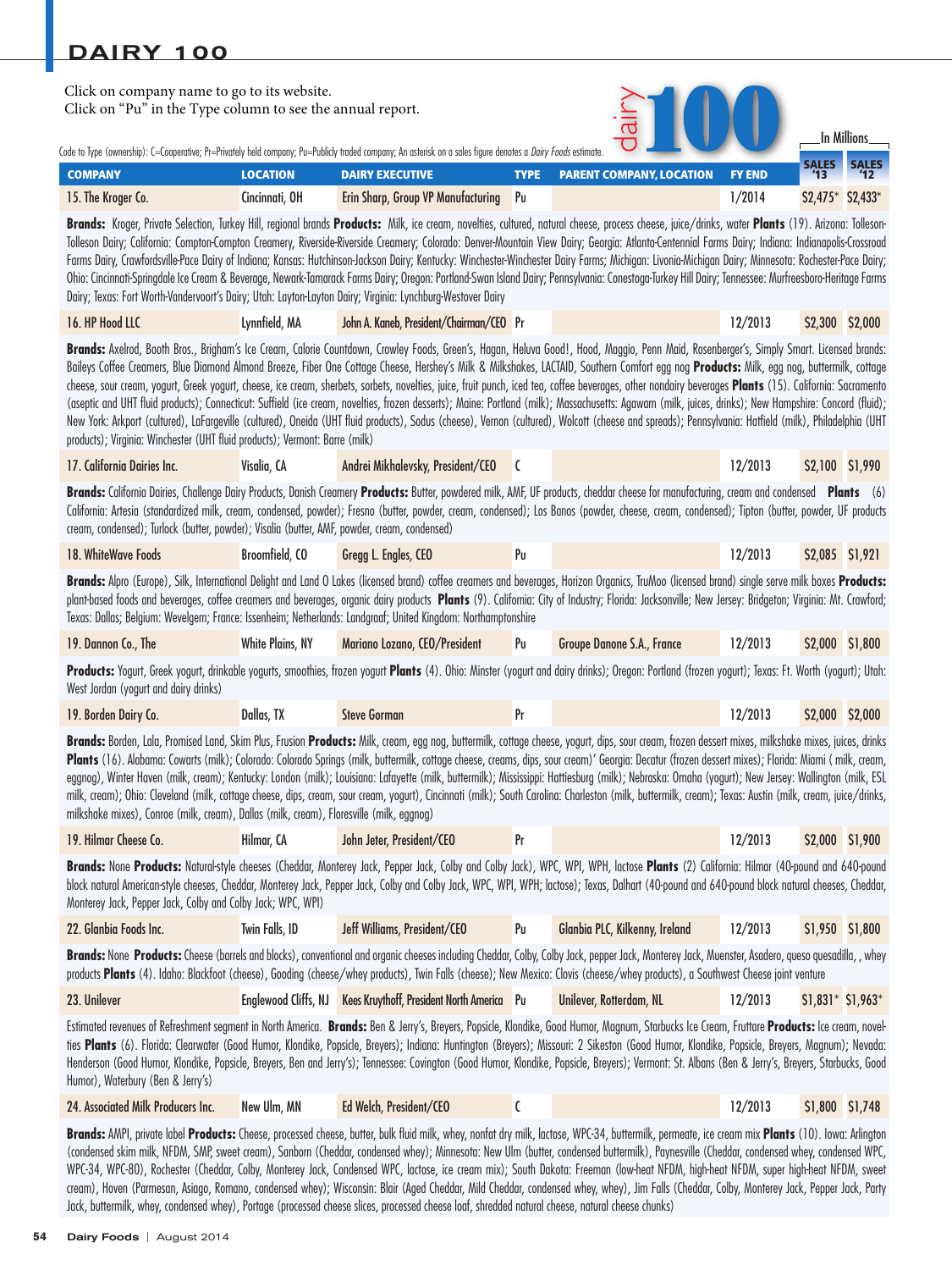| Click on company name to go to its website.<br>Click on "Pu" in the Type column to see the annual report.                                                                                    |                    | Code to Type (ownership): C=Cooperative; Pr=Privately held company; Pu=Publicly traded company; An asterisk on a sales figure denotes a <i>Dairy Foods</i> estimate.                        |             |                                                                                                                                                                                                                                                                                                                                                                                                                                                                                                                                                                                                                                                                                                                                                                                                                                                                                                                                                                                                 |               |                    |         |
|----------------------------------------------------------------------------------------------------------------------------------------------------------------------------------------------|--------------------|---------------------------------------------------------------------------------------------------------------------------------------------------------------------------------------------|-------------|-------------------------------------------------------------------------------------------------------------------------------------------------------------------------------------------------------------------------------------------------------------------------------------------------------------------------------------------------------------------------------------------------------------------------------------------------------------------------------------------------------------------------------------------------------------------------------------------------------------------------------------------------------------------------------------------------------------------------------------------------------------------------------------------------------------------------------------------------------------------------------------------------------------------------------------------------------------------------------------------------|---------------|--------------------|---------|
| <b>COMPANY</b>                                                                                                                                                                               | <b>LOCATION</b>    | <b>DAIRY EXECUTIVE</b>                                                                                                                                                                      | <b>TYPE</b> | <b>PARENT COMPANY, LOCATION</b>                                                                                                                                                                                                                                                                                                                                                                                                                                                                                                                                                                                                                                                                                                                                                                                                                                                                                                                                                                 | <b>FY END</b> | <b>SALES</b><br>13 |         |
| 25. Foremost Farms USA                                                                                                                                                                       | <b>Baraboo, WI</b> | David E. Fuhrmann, President                                                                                                                                                                |             |                                                                                                                                                                                                                                                                                                                                                                                                                                                                                                                                                                                                                                                                                                                                                                                                                                                                                                                                                                                                 | 12/2013       | \$1,754            | \$1,638 |
| whole whev powder and permeate). Rothschild (drv permeate-feed arade. N.F. lactose, drv whev-feed arade). Sparta (Grade A whole milk powder. Grade A nonfat drv milk. Grade A cream, Grade A |                    | WPC powder, reduced minerals WPC condensed), Reedsburg (butter, condensed skim milk, condensed buttermilk, sweet cream), Richland Center (mozzarella, LMPS mozzarella, condensed whey, WPC, |             | Brands: Foremost Farms USA, 1950 127 Brand, Fratellino, Teklac, Daritek, Fast Flo Products: Cheese, butter, bulk fluid milk, whey products Plants (12). Minnesota: Preston (WPC, condensed skim<br>milk); Wisconsin: Appleton (mozzarella-LMPS and reduced-fat, provolone, smoked provolone, WPC, dry permeate), Chilton (mozzarella, provolone, smoked provolone, string cheese, WPC, permeate,<br>condensed skim milk, cream), Clayton (mozzarella, provolone, condensed WPC, condensed permeate), Lancaster (milled cheddar, milled marbled cheddar, condensed whey, condensed WPC, condensed<br>permeate), Marshfield (colored cheddar, white cheddar, Colby, farmers cheese, low-fat cheddar, Monterey jack, condensed whey), Milan (Mozzarella-LMPS, reduced fat and reduced sodium, LMWM<br>mozzarella, provolone, smoke-flavored provolone, asadero, condensed WPC, condensed permeate), Plover (lactose, whole whey powder, reduced-minerals whey powder, WPC powder, reduced-minerals |               |                    |         |

condensed whole milk, Grade A condensed skim milk, Grade A bulk fluid milk, WPC powder, cultured skim milk powder, buttermilk powder). 26. Bongrain N.A. New Holland, PA Alex Bongrain, Chairman Pu Bongrain SA, Viroflay, France 12/2013 \$1,609 \$1,559\*

Revenues are converted from Euros and exclude sales from European nations. Brands: Alouette, Andersen's, Chavrie, Holsberg, Il Villagio, Ile de France, Saint André, Saladena, Cheese Sauce, Cream Dessert, Nutritional Drinks, Montrachet, Café Classics, Flor de Ronda **Products:** Cheese, cream cheese, ch[eese sauce,](http://investor.safeway.com/phoenix.zhtml?c=64607&p=irol-reportsannual) dips, spread, puddings, dairy beverages Plants (7). California: City of Industry [\(cheese\); Los Angeles \(cream cheese\); Illi](http://www.safeway.com/IFL/Grocery/Home)nois: Lena (cheese); Pennsylvania: New Holland (cream cheese). SFI Corp: New Jersey: Fairfield (specialty cheeses). **Advanced Food Products:** California: Visalia (cheese sauce, dips, puddings, spreads, dairy beverages), Pennsylvania: New Holland; Wisconsin: Clearlake (cheese sauce, dips, puddings, spreads, dairy beverages)

| 27. Safeway Dairy Division | Pleasanton, CA | Jerry Tidwell, Senior VP | Pu | Sateway Inc. | 12/2013 | $$1.537$ * | $$1.300*$ |
|----------------------------|----------------|--------------------------|----|--------------|---------|------------|-----------|
|                            |                |                          |    |              |         |            |           |

Estimated revenues of dairy operations only. **Brands:** Lucerne, Safeway Select, Safeway Kitchens, O Organics, Eating Right, Open Nature, Pantry Essentials, Tillamook **Products:** Fluid milk, creams, [egg nog, water, juice, ice cream, nonda](http://www.publix.com)iry ice cream, water ice novelties **Plants** (8). Arizona: Tempe (milk, juice/drinks), Phoenix (ice cream, novelties, frozen dessert mixes); California: City of Commerce/Los Angeles (milk, cultured, cultured drinks, juice/drinks), San Leandro (milk, juice/drinks); Colorado: Denver (milk, cultured, juice/drinks); Oregon: Clackamas (milk, cultured, juice/drinks); Washington: Bellevue-2 plants (1-milk, water, cultured; 2-ice cream, novelties)

| 28. Publix Super Markets | Lakeland. FL | <b>Jeff Stephens, VP Manufacturing</b> |  | 12/2013 | \$1,511* \$1,080* |
|--------------------------|--------------|----------------------------------------|--|---------|-------------------|
|                          |              |                                        |  |         |                   |

**Brands:** Publix, MorningSong **Products:** Milk, ice cream, frozen yogurt, cultured, juice, water, carbonated soft drinks, other beverages **Plants** (3). Florida: Deerfield Beach (milk, juice/drinks, water, carbonated beverage, ice), Lakeland (milk, juice/drinks/water, ice cream, yogurt, cottage cheese, sour cream, dips); Georgia: Dacula (fluid milk, juice, drinks, iced tea, water, ice cream)

| 29. Yoplait USA | Minneapolis, MN | David Clark, President, Yoplait | Pu | <b>General Mills, Minneapolis</b> | $5/25/2014$ $51,312$ $51,418$ |  |  |
|-----------------|-----------------|---------------------------------|----|-----------------------------------|-------------------------------|--|--|
|-----------------|-----------------|---------------------------------|----|-----------------------------------|-------------------------------|--|--|

**Brands:** Yoplait (Original, Light, Thick & Creamy, Greek, Fiber One, Whips, Yoplus, GoGurt, Yoplait Kids, Trix, Delights and Splitz), Mountain High, Liberte **Products:** Yogurt, Greek yogurt, yogurt drinks Plants (4). California: Carson (yogurt, yogurt drinks); Massachusetts: Methuen (yogurt, yogurt drinks); *N*ichigan: Reed City (yogurt, yogurt drinks); Tennessee: Murfreesboro (yogurt, yogurt drinks).

|  | 30. Sargento Foods Inc. | Plymouth, WI | Gentine. CEO<br>Louie |  |  | 12/201 | .300 <sub>1</sub> | 51.200 |
|--|-------------------------|--------------|-----------------------|--|--|--------|-------------------|--------|
|--|-------------------------|--------------|-----------------------|--|--|--------|-------------------|--------|

**Brands:** Sargento **Products:** Cut, package and market natural cheese shreds, slices and snacks; battered and breaded appetizers and sauces **Plants** (3). Wisconsin: Plymouth (shredded natural [cheeses, sliced natural cheeses, snack na](http://www.grassland.com)tural cheeses); Kiel (IQF battered, breaded appetizers, sliced natural cheeses, shredded natural cheeses, cheese dip snacks); Hilbert (refrigerated and shelf-stable sauces, processed cheeses, chunk cheeses)

| 31. Grassland Dairy Products Inc. 6reenwood. WI Dallas Wuethrich. President |  |  |  |  | $12/2013$ $51,232*$ $51,200*$ |  |  |
|-----------------------------------------------------------------------------|--|--|--|--|-------------------------------|--|--|
|-----------------------------------------------------------------------------|--|--|--|--|-------------------------------|--|--|

Brands: Grassland, Fall Creek, Wüthrich, Country Cream, NutraPro, Nutrose, private label Products: Barrel cheeses, butter, butter oil, butter blends, cream, condensed milks/buttermilks, milk, UF [milk, whey, powders, instantized dair](http://www.fonterra.com)y protein powders **Plants** (5.) Nebraska: West Point (butter, cream, condensed sweet buttermilk, buttermilk powder, condensed skim milk, NFDM); Utah: Hyrum (butter, cream, condensed sweet buttermilk, buttermilk powder, Cond Skim milk,); Wisconsin: Greenwood-2 plants (1-butter, butter oil, AMF, butter blends, condensed skim milk, NFDM, condensed sweet buttermilk, buttermilk powder, cream; 2-milk, UF milk, MPC, whey, WPC, barrel cheeses MPI, Milk Permeate, MsPI, ), Zachow (butter, cream, condensed buttermilk, buttermilk powder).

| 32. Fonterra (USA Inc.) | Rosemont, IL | Mark Piper, President/COO |  | <b>Fonterra, New Zealand</b> | $7/31/2013$ \$1,132 \$1,000 |  |  |
|-------------------------|--------------|---------------------------|--|------------------------------|-----------------------------|--|--|
|-------------------------|--------------|---------------------------|--|------------------------------|-----------------------------|--|--|

Converted from NZ\$ Brands: Mainland, Anchor, Kapati, nzmp Products: Cheese, cream, butter, whey proteins, milk proteins, casein/caseinates, organics Plants (9). Iowa: Allerton (whey powder); [Minnesota: Dalbo \(hard Italian cheeses\);](http://www.chobani.com) Missouri: El Dorado Springs (whey powders); Pennsylvania: Hummelstown (flavor systems); South Dakota: Pollock (hard Italian cheeses); Wisconsin: Bruce (whey powder dry/blend facility); Chili (grated Italian cheeses), Greenwood (grated Italian cheeses). DairiConcepts joint venture in Springfield, Mo.

| 33. Chobani                                                                                                                                 | Norwich, NY            | Hamdi Ulukaya, Founder, CEO                    | Pr |  | 12/2013 | \$1,100 \$1,000  |  |  |
|---------------------------------------------------------------------------------------------------------------------------------------------|------------------------|------------------------------------------------|----|--|---------|------------------|--|--|
| Brands: Chobani, Gippsland Dairy Products: Greek yogurt Plants (3). New York: South Edmeston; Idaho: Twin Falls; Australia: Dandenong South |                        |                                                |    |  |         |                  |  |  |
| 33. H.E. Butt Grocery Co.                                                                                                                   | <b>San Antonio, TX</b> | Ken Jorgensen,<br>director of dairy operations |    |  | 12/2013 | $$1,100*$ \$910* |  |  |

Brands: H-E-B, Hill Country Fare Products: Milk, ice cream, cultured Plants (3). Texas: Houston (milk, drinks, water), San Antonio-2 plants (both milk, beverages, cultured, ice cream, novelties, frozen desserts).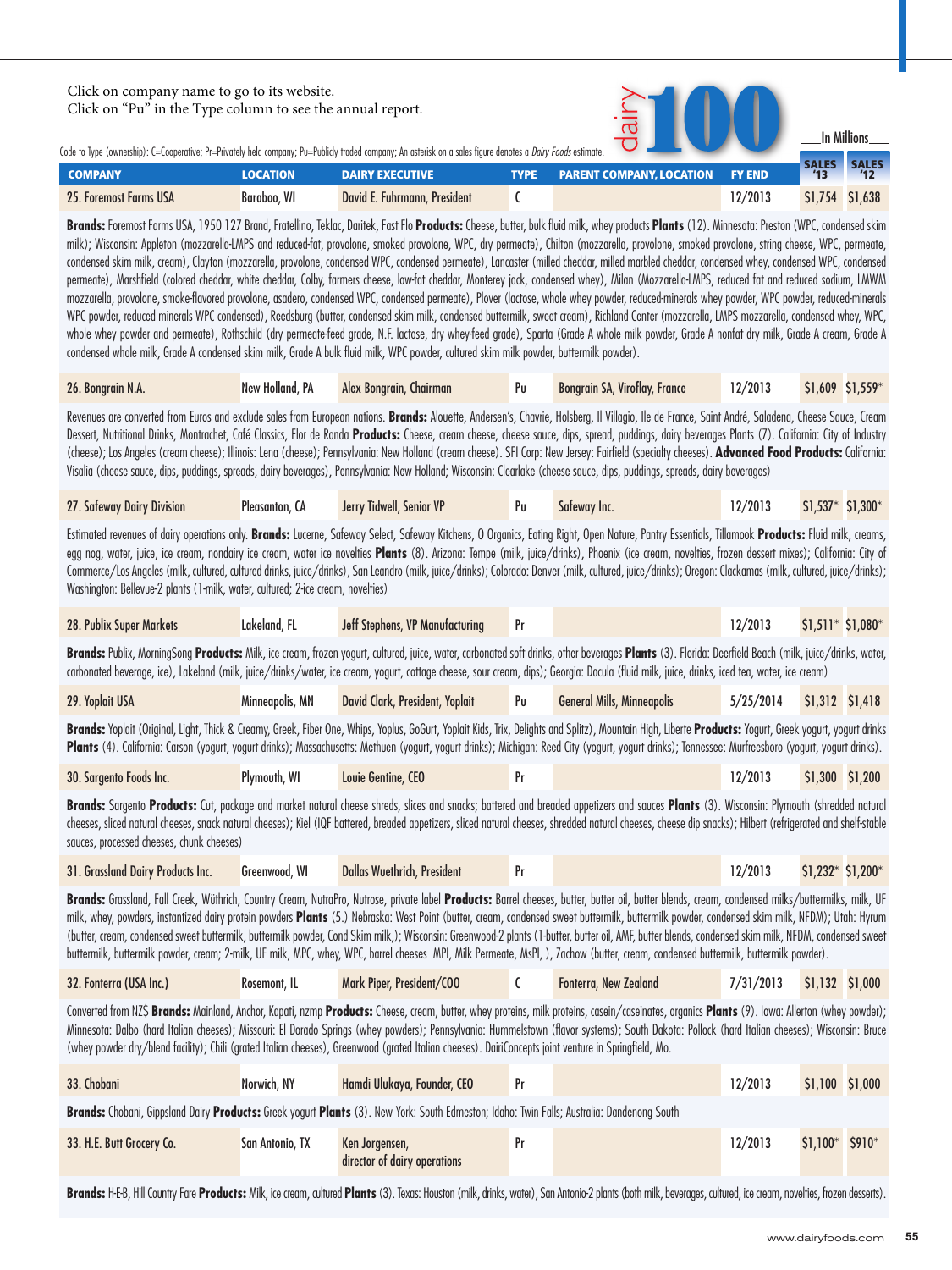| Click on company name to go to its website.<br>Click on "Pu" in the Type column to see the annual report.<br>In Millions                                                                                                                                                                                                                                                                                                                                                                          |                                                                                                                                                                                                                                                                                                                                                                                                                                                                                                                   |                                                                                                                                                                                                                                                                                                                                                                                                             |             |                                 |               |              |              |  |  |
|---------------------------------------------------------------------------------------------------------------------------------------------------------------------------------------------------------------------------------------------------------------------------------------------------------------------------------------------------------------------------------------------------------------------------------------------------------------------------------------------------|-------------------------------------------------------------------------------------------------------------------------------------------------------------------------------------------------------------------------------------------------------------------------------------------------------------------------------------------------------------------------------------------------------------------------------------------------------------------------------------------------------------------|-------------------------------------------------------------------------------------------------------------------------------------------------------------------------------------------------------------------------------------------------------------------------------------------------------------------------------------------------------------------------------------------------------------|-------------|---------------------------------|---------------|--------------|--------------|--|--|
| Code to Type (ownership): C=Cooperative; Pr=Privately held company; Pu=Publicly traded company; An asterisk on a sales figure denotes a <i>Dairy Foods</i> estimate.                                                                                                                                                                                                                                                                                                                              |                                                                                                                                                                                                                                                                                                                                                                                                                                                                                                                   |                                                                                                                                                                                                                                                                                                                                                                                                             |             |                                 |               | <b>SALES</b> | <b>SALES</b> |  |  |
| <b>COMPANY</b>                                                                                                                                                                                                                                                                                                                                                                                                                                                                                    | <b>LOCATION</b>                                                                                                                                                                                                                                                                                                                                                                                                                                                                                                   | <b>DAIRY EXECUTIVE</b>                                                                                                                                                                                                                                                                                                                                                                                      | <b>TYPE</b> | <b>PARENT COMPANY, LOCATION</b> | <b>FY END</b> | 13           |              |  |  |
| 35. Davisco Foods International                                                                                                                                                                                                                                                                                                                                                                                                                                                                   | LeSueur, MN                                                                                                                                                                                                                                                                                                                                                                                                                                                                                                       | Jon Davis, CEO                                                                                                                                                                                                                                                                                                                                                                                              | Pr          |                                 | 12/2013       | \$990        | \$900*       |  |  |
| Brands: BiPro Products: Cheese, whey powders, custom ingredients Plants (5). Idaho: Jerome (Cheddar, mozzarella, provolone, hard Italian cheeses, shredded cheeses, WPI, WPC, DPW, SDW);<br>Minnesota: LeSueur 2 plants (1-Cheddar, hard Italian cheeses, lactose, WPI, WPC, lactose; 2-custom processing); South Dakota: Lake Norden 2 plants (1-mozzarella, provolone, hard Italian cheeses,<br>lactose, WPC, 2-custom processing)                                                              |                                                                                                                                                                                                                                                                                                                                                                                                                                                                                                                   |                                                                                                                                                                                                                                                                                                                                                                                                             |             |                                 |               |              |              |  |  |
| 36. Wells Enterprises Inc.                                                                                                                                                                                                                                                                                                                                                                                                                                                                        | Le Mars, IA                                                                                                                                                                                                                                                                                                                                                                                                                                                                                                       | Michael C. Wells, President/CEO                                                                                                                                                                                                                                                                                                                                                                             | Pr          |                                 | 12/2013       | \$988        | \$990        |  |  |
| Brands: Blue Bunny, 2nd Street Creamery, Bomb Pops, Weight Watchers Frozen Novelties (licensed), Yoplait Frozen Yogurt (licensed) Products: Ice cream, novelties, sherbet, sorbet Plants (3).<br>lowa: Le Mars, 2 (packaged ice cream, frozen novelties, frozen yogurt, frozen desserts); Utah, St. George, (packaged ice cream)                                                                                                                                                                  |                                                                                                                                                                                                                                                                                                                                                                                                                                                                                                                   |                                                                                                                                                                                                                                                                                                                                                                                                             |             |                                 |               |              |              |  |  |
| 37. Agri-Mark Inc.                                                                                                                                                                                                                                                                                                                                                                                                                                                                                | Methuen, MA                                                                                                                                                                                                                                                                                                                                                                                                                                                                                                       | <b>Richard Stammer, CEO</b>                                                                                                                                                                                                                                                                                                                                                                                 | C           |                                 | 12/2013       | \$952        | <b>\$880</b> |  |  |
| Brands: Cabot, McCadam, Agri-Mark Products: cottage cheese, sour cream, Greek yogurt, butter, cheese (Cheddar, Muenster), ingredients, whey proteins Plants (4). Massachusetts: West<br>Springfield (butter, cream, condensed products, NFDM); New York: Chateaugay (Cheddar, Muenster, specialty cheese); Vermont: Cabot (Cheddar, cultured), Middlebury (Cheddar, whey protein)                                                                                                                 |                                                                                                                                                                                                                                                                                                                                                                                                                                                                                                                   |                                                                                                                                                                                                                                                                                                                                                                                                             |             |                                 |               |              |              |  |  |
| 38. Century Foods International                                                                                                                                                                                                                                                                                                                                                                                                                                                                   | Sparta, WI                                                                                                                                                                                                                                                                                                                                                                                                                                                                                                        | Donald H. Kremin, Group VP,<br><b>Specialty Foods</b>                                                                                                                                                                                                                                                                                                                                                       | Pu          | <b>Hormel Foods</b>             | 10/2013       | <b>S932</b>  | \$924*       |  |  |
| Revenues are for Hormel's entire Specialty Foods segment Brands: Diamond Crystal Brands, Century Foods International, Hormel Specialty Products Products: Cheese, whey products, dry dairy ingre-<br>dients, ready-to-drink and powder drinks, liquid portion products, dessert mixes, sports nutrition products, gelatin products, canned meats gelatin products, canned meats Plants (4). Wisconsin: Sparta<br>(cheese, whey products, dry dairy ingredients, ready-to-drink and powder drinks) |                                                                                                                                                                                                                                                                                                                                                                                                                                                                                                                   |                                                                                                                                                                                                                                                                                                                                                                                                             |             |                                 |               |              |              |  |  |
| 39. Organic Valley/CROPP Coop                                                                                                                                                                                                                                                                                                                                                                                                                                                                     | La Farge, WI                                                                                                                                                                                                                                                                                                                                                                                                                                                                                                      | George Siemon, CEO                                                                                                                                                                                                                                                                                                                                                                                          | C           |                                 | 12/2013       | <b>S929</b>  | <b>S856</b>  |  |  |
| Brands: Organic Valley, Organic Prairie (meat), private label Products: Milk, butter, ghee, cheese, yogurt, cultured, powders, juice, soy beverages, eggs, meat, produce Plants (2). Wisconsin:<br>Chaseburg (organic butters, ghee, skim reload); LaFarge (organic cheese conversion to retail)                                                                                                                                                                                                  |                                                                                                                                                                                                                                                                                                                                                                                                                                                                                                                   |                                                                                                                                                                                                                                                                                                                                                                                                             |             |                                 |               |              |              |  |  |
| <b>40. Masters Gallery Foods</b>                                                                                                                                                                                                                                                                                                                                                                                                                                                                  | Plymouth, WI                                                                                                                                                                                                                                                                                                                                                                                                                                                                                                      | Jeff Giffin, President/<br>CEO; Jeff Gentine, Co-owner/EVP                                                                                                                                                                                                                                                                                                                                                  | Pr          |                                 | 12/2013       | \$880        | \$783        |  |  |
| snack sticks, dices and cubes, prints and loaves, bulk/industrial cheese (20 to 640 lb. blocks)                                                                                                                                                                                                                                                                                                                                                                                                   |                                                                                                                                                                                                                                                                                                                                                                                                                                                                                                                   | Brands: Masters Gallery Select, Wisconsin Premium Products: Cheese (in retail, foodservice and industrial formats) Plant (1). Wisconsin: Plymouth (cheese: shreds, bars and chunks, natural slices,                                                                                                                                                                                                         |             |                                 |               |              |              |  |  |
| 41. United Dairymen of Arizona                                                                                                                                                                                                                                                                                                                                                                                                                                                                    | Tempe, AZ                                                                                                                                                                                                                                                                                                                                                                                                                                                                                                         | Keith Murfield, CEO                                                                                                                                                                                                                                                                                                                                                                                         | C           |                                 | 9/30/2013     | \$834        | \$781        |  |  |
|                                                                                                                                                                                                                                                                                                                                                                                                                                                                                                   |                                                                                                                                                                                                                                                                                                                                                                                                                                                                                                                   | Brands: Arizona Farms, Seal of Arizona Products: Milk, powders, milk proteins, butter, condensed products, cream, lactose Plant (1). Arizona: Tempe (milk, powder, proteins, butter, condensed, cream, lactose)                                                                                                                                                                                             |             |                                 |               |              |              |  |  |
| 42. ConAgra Consumer Foods Division Omaha, NE                                                                                                                                                                                                                                                                                                                                                                                                                                                     |                                                                                                                                                                                                                                                                                                                                                                                                                                                                                                                   | Tom McGough, President, Consumer Foods Pu                                                                                                                                                                                                                                                                                                                                                                   |             | <b>ConAgra Foods</b>            | 5/31/2014     | S800*        | \$800*       |  |  |
| toppings); Missouri: St. Louis (liquid eggs).                                                                                                                                                                                                                                                                                                                                                                                                                                                     |                                                                                                                                                                                                                                                                                                                                                                                                                                                                                                                   | Estimated revenues from dairy products and desserts. Brands: Reddi-wip, Blue Bonnet, Fleischmann's, Parkay, Snack Pack, Marie Callender's, Swiss Miss, Healthy Choice Products: Ice cream, whipped<br>topping, margarine and spreads, pudding, frozen Greek yogurt Plants (4). Indiana: Indianapolis (table spreads); Iowa: Waterloo (aseptic pudding); Michigan: Holland (Reddi-wip real cream and whipped |             |                                 |               |              |              |  |  |
| 43. Upstate Niagara Cooperative                                                                                                                                                                                                                                                                                                                                                                                                                                                                   | Buffalo, NY                                                                                                                                                                                                                                                                                                                                                                                                                                                                                                       | Lawrence C. Webster, CEO                                                                                                                                                                                                                                                                                                                                                                                    | C           |                                 | 12/2013       | \$758        | \$719        |  |  |
|                                                                                                                                                                                                                                                                                                                                                                                                                                                                                                   | Brands: Upstate Farms, Bison, Intense Milk, Gold Cow Products: Milk, ice cream mix, yogurt, cottage cheese, sour cream, dips, evaporated milk, powders, butter, condenses, liquid milk protein<br>concentrate, organic, kosher Plants (5). New York: Batavia (milk-based beverages, powders, butter, evaporated milk, liquid milk protein concentrate), Buffalo (milk, juice, ice cream mix), Rochester<br>(milk, cream, drinks), West Seneca (yogurt, cottage cheese, sour cream, dips), North Lawrence (yogurt) |                                                                                                                                                                                                                                                                                                                                                                                                             |             |                                 |               |              |              |  |  |
| 44. T. Marzetti Co.                                                                                                                                                                                                                                                                                                                                                                                                                                                                               | Columbus, OH                                                                                                                                                                                                                                                                                                                                                                                                                                                                                                      | John B. Gerlach Jr., Chairman,<br>President, CEO                                                                                                                                                                                                                                                                                                                                                            | Pu          | Lancaster Colony Corp.          | 6/2013        | \$649        | \$500*       |  |  |
| shelf-stable salad dressings, vegetable dips, fruit dips, sauces Plants (3). California: Militas (sauces, dressings); Kentucky: Horse Cave (salad dressing); Ohio: Columbus (sauces, dressings, dips, sour cream)                                                                                                                                                                                                                                                                                 |                                                                                                                                                                                                                                                                                                                                                                                                                                                                                                                   | Nonfrozen specialty foods includes dips, dressings and nondairy items. Brands: Marzetti, T. Marzetti, Otria, Pfeiffer, Simply Dressed, Cardini's Girard's Products: Refrigerated salad dressings (dairy and nondairy),                                                                                                                                                                                      |             |                                 |               |              |              |  |  |
| <b>45. First District Association</b>                                                                                                                                                                                                                                                                                                                                                                                                                                                             | Litchfield, MN                                                                                                                                                                                                                                                                                                                                                                                                                                                                                                    | <b>Clinton Fall, President</b>                                                                                                                                                                                                                                                                                                                                                                              | C           |                                 | 9/2013        | S627         | \$475        |  |  |
| (milk, cheese, WPC, lactose).                                                                                                                                                                                                                                                                                                                                                                                                                                                                     |                                                                                                                                                                                                                                                                                                                                                                                                                                                                                                                   | Brands: Fieldgate WPC, Simplesse, Lactose, Sweet Energy Products: Cheese (Cheddar barrels, Monterey Jack barrels, Non-traditional Swiss barrels), WPC, lactose Plant (1). Minnesota: Litchfield                                                                                                                                                                                                             |             |                                 |               |              |              |  |  |

<u> 1989 - Johann Barbara, martxa a</u>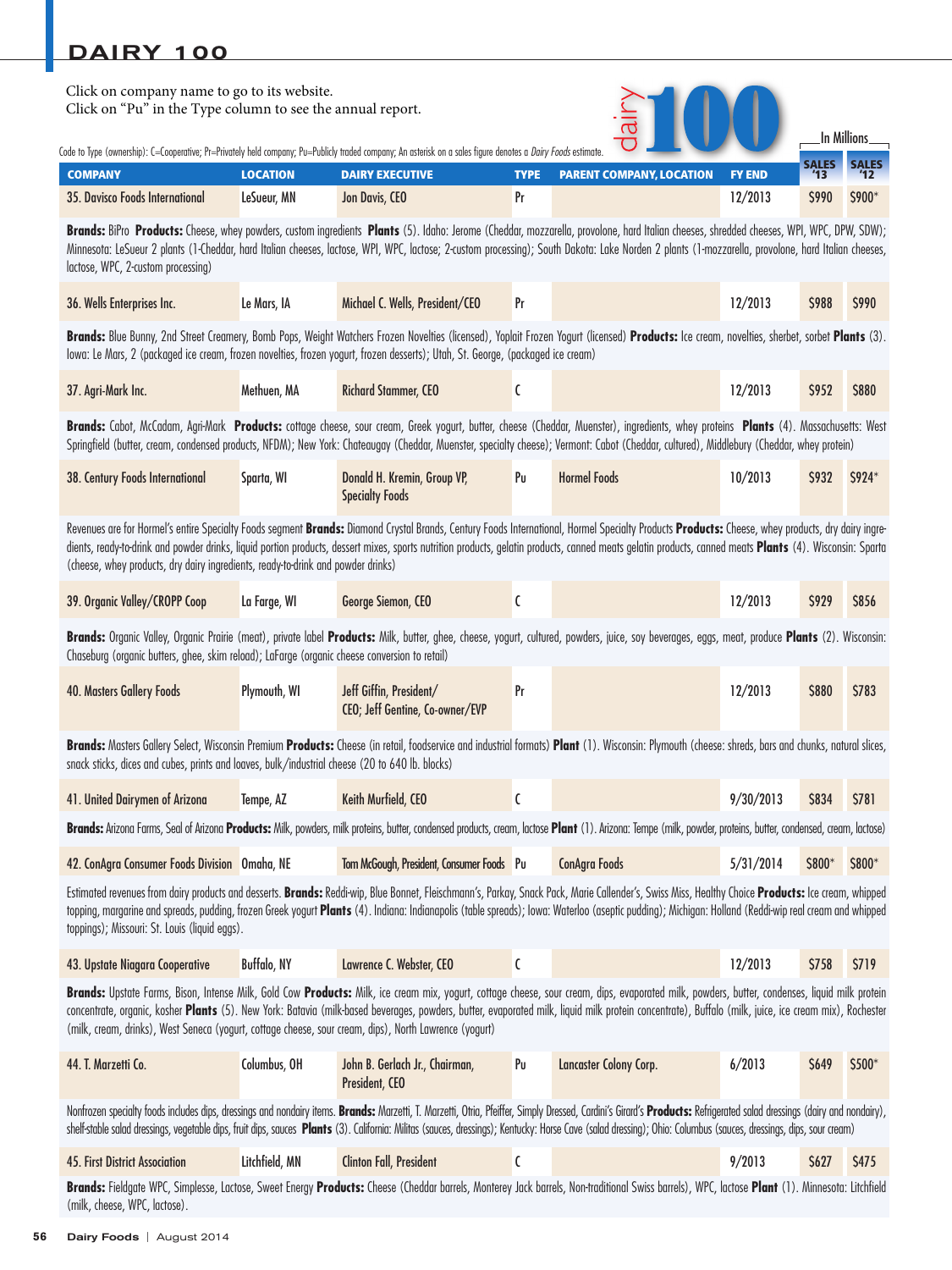| Click on company name to go to its website.<br>Click on "Pu" in the Type column to see the annual report.<br>In Millions<br>Code to Type (ownership): C=Cooperative; Pr=Privately held company; Pu=Publicly traded company; An asterisk on a sales figure denotes a <i>Dairy Foods</i> estimate.                                        |                                                                                                                                                                                                                                                                                                                                                                                                                                                                                                                          |                                                                                                                                                                                                                                                                                                                                                                                                                                                                                                                                                                                                                                                                                                                                                                             |             |                                 |               |                     |                   |  |  |
|-----------------------------------------------------------------------------------------------------------------------------------------------------------------------------------------------------------------------------------------------------------------------------------------------------------------------------------------|--------------------------------------------------------------------------------------------------------------------------------------------------------------------------------------------------------------------------------------------------------------------------------------------------------------------------------------------------------------------------------------------------------------------------------------------------------------------------------------------------------------------------|-----------------------------------------------------------------------------------------------------------------------------------------------------------------------------------------------------------------------------------------------------------------------------------------------------------------------------------------------------------------------------------------------------------------------------------------------------------------------------------------------------------------------------------------------------------------------------------------------------------------------------------------------------------------------------------------------------------------------------------------------------------------------------|-------------|---------------------------------|---------------|---------------------|-------------------|--|--|
| <b>COMPANY</b>                                                                                                                                                                                                                                                                                                                          | <b>LOCATION</b>                                                                                                                                                                                                                                                                                                                                                                                                                                                                                                          | <b>DAIRY EXECUTIVE</b>                                                                                                                                                                                                                                                                                                                                                                                                                                                                                                                                                                                                                                                                                                                                                      | <b>TYPE</b> | <b>PARENT COMPANY, LOCATION</b> | <b>FY END</b> | <b>SALES</b><br>'13 | <b>SALES</b>      |  |  |
| 46. Tillamook County Creamery Association Tillamook, OR                                                                                                                                                                                                                                                                                 |                                                                                                                                                                                                                                                                                                                                                                                                                                                                                                                          | Patrick Criteser, President/CEO                                                                                                                                                                                                                                                                                                                                                                                                                                                                                                                                                                                                                                                                                                                                             | C           |                                 | 12/2013       | \$625               | \$515             |  |  |
|                                                                                                                                                                                                                                                                                                                                         | Brands: Tillamook, Bandon Cheese: Cheddar varieties include medium, sharp, Special Reserve Extra Sharp, Vintage White Medium, Vintage White Extra Sharp, smoked, reduced fat and Kosher; ched-<br>dar cheese curds; Monterey Jack, reduced fat Monterey Jack; Colby; Colby Jack; Pepper Jack; Hot Habanero Jack; ice cream, whey, concentrated whey, WPC 80, lactose powder Plants (2). Oregon:<br>Tillamook (Cheddar cheese, ice cream, whey; ) Boardman, (Cheddar cheese, stirred curd cheese, WPC 80, lactose powder) |                                                                                                                                                                                                                                                                                                                                                                                                                                                                                                                                                                                                                                                                                                                                                                             |             |                                 |               |                     |                   |  |  |
| 47. Crystal Creamery                                                                                                                                                                                                                                                                                                                    | Modesto, CA                                                                                                                                                                                                                                                                                                                                                                                                                                                                                                              | Frank Otis, President/CEO                                                                                                                                                                                                                                                                                                                                                                                                                                                                                                                                                                                                                                                                                                                                                   | Pr          |                                 | 12/2013       | \$540               | \$500             |  |  |
| Formerly listed as Forster Dairy Farms Brands: Crystal Creamery, Humboldt Creamery, McColl's Products: Milk, ice cream, butter, cultured, juices/drinks, milk powders Plants (2). California: Fortuna-<br>Humboldt Creamery (fluid, milk powders, ice cream), Modesto (milk, cultured, ice cream, butter, juices/drinks, mixes, powder) |                                                                                                                                                                                                                                                                                                                                                                                                                                                                                                                          |                                                                                                                                                                                                                                                                                                                                                                                                                                                                                                                                                                                                                                                                                                                                                                             |             |                                 |               |                     |                   |  |  |
| 48. Maryland & Virginia Milk<br><b>Producers Cooperative</b>                                                                                                                                                                                                                                                                            | Reston, VA                                                                                                                                                                                                                                                                                                                                                                                                                                                                                                               | Jay Bryant, CEO                                                                                                                                                                                                                                                                                                                                                                                                                                                                                                                                                                                                                                                                                                                                                             | C           |                                 | 12/2013       | \$533               | \$471             |  |  |
| Brands: Maola, Marva Maid Products: Milk, juice, water, cream, condensed, powder, butter Plants (4). Maryland: Landover (milk, juice, water), Laurel (cream, condensed, powder, butter);<br>Virginia: Newport News (milk, juice, water) Strasburg (powder, cream, condensed, powder, butter)                                            |                                                                                                                                                                                                                                                                                                                                                                                                                                                                                                                          |                                                                                                                                                                                                                                                                                                                                                                                                                                                                                                                                                                                                                                                                                                                                                                             |             |                                 |               |                     |                   |  |  |
| 49. Daisy Brand                                                                                                                                                                                                                                                                                                                         | Dallas, TX                                                                                                                                                                                                                                                                                                                                                                                                                                                                                                               | David Sokolsky, CEO; Vince Taylor, President Pr                                                                                                                                                                                                                                                                                                                                                                                                                                                                                                                                                                                                                                                                                                                             |             |                                 | 12/2013       | $$512*$             | \$410*            |  |  |
|                                                                                                                                                                                                                                                                                                                                         |                                                                                                                                                                                                                                                                                                                                                                                                                                                                                                                          | Brands: Daisy Brand Products: sour cream, cottage cheese Plants (2). Arizona: Casa Grande; Texas: Garland                                                                                                                                                                                                                                                                                                                                                                                                                                                                                                                                                                                                                                                                   |             |                                 |               |                     |                   |  |  |
| 50. Stremicks Heritage Foods                                                                                                                                                                                                                                                                                                            | Santa Ana, CA                                                                                                                                                                                                                                                                                                                                                                                                                                                                                                            | Louis J. Stremick, President/CEO                                                                                                                                                                                                                                                                                                                                                                                                                                                                                                                                                                                                                                                                                                                                            | Pr          |                                 | 12/2013       | \$501               | \$450             |  |  |
| Utah: Cedar City (rice and soy drinks, creamers, juices)                                                                                                                                                                                                                                                                                |                                                                                                                                                                                                                                                                                                                                                                                                                                                                                                                          | Brands: Stremicks Heritage, 8th Continent, Kern's Nectar & Teas. Co-pack Nesquik, Coffee-Mate Products: Milk, yogurt-based beverages, nondairy creamers, juice/drinks, rice/soy drinks, protein,<br>almond, coconut beverages Plants (4). California: Riverside (coffee creamers, juices), Santa Ana (UHT milk); Missouri: Joplin (yogurt-based beverages, milk, other beverages, coffee creamers, soups);                                                                                                                                                                                                                                                                                                                                                                  |             |                                 |               |                     |                   |  |  |
| 51. Bongards' Creameries Inc.                                                                                                                                                                                                                                                                                                           | Bongards, MN                                                                                                                                                                                                                                                                                                                                                                                                                                                                                                             | Keith Grove, President/CEO                                                                                                                                                                                                                                                                                                                                                                                                                                                                                                                                                                                                                                                                                                                                                  | C           |                                 | 12/2013       | \$438               | \$414             |  |  |
|                                                                                                                                                                                                                                                                                                                                         |                                                                                                                                                                                                                                                                                                                                                                                                                                                                                                                          | Brands: Bongards Creameries, Unique, Perham Proteins, Perham Valley Cheese Products: Natural cheese, processed cheese, cream cheese, ingredients, analogs Plants (3). Minnesota: Norwood<br>(processed cheese, cream cheese), Perham (natural cheese, whey fractions); Tennessee: Humboldt (processed cheese)                                                                                                                                                                                                                                                                                                                                                                                                                                                               |             |                                 |               |                     |                   |  |  |
| 52. Swiss Valley Farms                                                                                                                                                                                                                                                                                                                  | Davenport, IA                                                                                                                                                                                                                                                                                                                                                                                                                                                                                                            | Donald A. Boelens, CEO                                                                                                                                                                                                                                                                                                                                                                                                                                                                                                                                                                                                                                                                                                                                                      | C           |                                 | 9/2013        | \$430               | \$404             |  |  |
|                                                                                                                                                                                                                                                                                                                                         |                                                                                                                                                                                                                                                                                                                                                                                                                                                                                                                          | Brands: Swiss Valley Farms, Mindoro Blue, Mindoro Gorg, AmaBlu, AmaGorg, St. Pete's Select, Fini, St. Mary's, Verdant, Jeffs' Select, Blues & Brews Products: Cheese (Swiss, baby Swiss, grass-fed<br>baby Swiss, blue, Gorgonzola, cream cheese, Neufchatel, Gouda, cold-blended club cheeses, process cheeses, enzyme-modified cheeses), ingredients Plants (6). Iowa, Luana (Swiss cheese, cream<br>cheese, Neufchatel, Gouda, whey); Minnesota: Spring Valley and Rochester Cheese subsidiary (cold-blended club cheeses, process cheeses, enzyme-modified cheeses), Caves of Faribault subsidiary (blue<br>cheese, Gorgonzola cheese, cave-aging of Cheddar and Gouda); Wisconsin: Mindoro (blue cheese, Gorgonzola cheese), Shullsburg, (baby Swiss, Swiss varieties) |             |                                 |               |                     |                   |  |  |
| 53. Mars Ice Cream                                                                                                                                                                                                                                                                                                                      | <b>Burr Ridge, IL</b>                                                                                                                                                                                                                                                                                                                                                                                                                                                                                                    | Victor Mehren, General Manager                                                                                                                                                                                                                                                                                                                                                                                                                                                                                                                                                                                                                                                                                                                                              | Pr          | <b>Mars Chocolate N.A</b>       | 12/2013       | \$380*              | $$375*$           |  |  |
|                                                                                                                                                                                                                                                                                                                                         |                                                                                                                                                                                                                                                                                                                                                                                                                                                                                                                          | Brands: Dove Ice Cream, Dovebar Ice Cream, M&M's Chocolate Candies, Milky Way, Snickers, Starburst, Twix Products: Ice cream novelties (stick, sandwiches, bars) Plants (1). Illinois: Burr Ridge                                                                                                                                                                                                                                                                                                                                                                                                                                                                                                                                                                           |             |                                 |               |                     |                   |  |  |
| 54. Shamrock Farms                                                                                                                                                                                                                                                                                                                      | Phoenix, AZ                                                                                                                                                                                                                                                                                                                                                                                                                                                                                                              | Kent McClelland, CEO                                                                                                                                                                                                                                                                                                                                                                                                                                                                                                                                                                                                                                                                                                                                                        | Pr          |                                 | 12/2013       | $$375*$             | \$350*            |  |  |
| whipping cream, sour cream, cottage cheese, creamers, ice cream, novelties)                                                                                                                                                                                                                                                             |                                                                                                                                                                                                                                                                                                                                                                                                                                                                                                                          | Brands: Shamrock Farms, Rockin' Refuel Products: Milk, organic milk, whipping cream, sour cream, cottage cheese, creamers, ice cream, novelties Plant (1). Arizona: Phoenix (milk, organic milk,                                                                                                                                                                                                                                                                                                                                                                                                                                                                                                                                                                            |             |                                 |               |                     |                   |  |  |
| 55. Arla Foods USA                                                                                                                                                                                                                                                                                                                      | <b>Basking Ridge, NJ</b>                                                                                                                                                                                                                                                                                                                                                                                                                                                                                                 | Peder Tuborg, CEO                                                                                                                                                                                                                                                                                                                                                                                                                                                                                                                                                                                                                                                                                                                                                           | C           | Arla Foods Ambq                 | 12/2013       | \$363               | <b>Not Listed</b> |  |  |
|                                                                                                                                                                                                                                                                                                                                         |                                                                                                                                                                                                                                                                                                                                                                                                                                                                                                                          | Brands: Castello, Lurpak, Arla Dofino, Apetina, Puck Products: Havarti, Gouda, Edam, Fintina, blue mold, white mold Plants (1). Wisconsin: Kaukauna (cheese)                                                                                                                                                                                                                                                                                                                                                                                                                                                                                                                                                                                                                |             |                                 |               |                     |                   |  |  |
| 56. Michigan Milk Producers Association Novi, MI                                                                                                                                                                                                                                                                                        |                                                                                                                                                                                                                                                                                                                                                                                                                                                                                                                          | Joe Diglio, General Manager                                                                                                                                                                                                                                                                                                                                                                                                                                                                                                                                                                                                                                                                                                                                                 | C           |                                 | 9/2013        | \$361               | \$340             |  |  |
| condensed milk products, milk powders, butter)                                                                                                                                                                                                                                                                                          |                                                                                                                                                                                                                                                                                                                                                                                                                                                                                                                          | Brands: MMPA Products: Cream, condensed milk products, milk powders, butter, ingredients Plants (2). Michigan: Ovid (cream, condensed milk products, milk powders, butter; Constantine (cream,                                                                                                                                                                                                                                                                                                                                                                                                                                                                                                                                                                              |             |                                 |               |                     |                   |  |  |
| 57. Blue Bell Creameries                                                                                                                                                                                                                                                                                                                | Brenham, TX                                                                                                                                                                                                                                                                                                                                                                                                                                                                                                              | Paul Kruse, Chairman, CEO, President Pr                                                                                                                                                                                                                                                                                                                                                                                                                                                                                                                                                                                                                                                                                                                                     |             |                                 | 12/2013       | \$360*              | \$354*            |  |  |
|                                                                                                                                                                                                                                                                                                                                         |                                                                                                                                                                                                                                                                                                                                                                                                                                                                                                                          |                                                                                                                                                                                                                                                                                                                                                                                                                                                                                                                                                                                                                                                                                                                                                                             |             |                                 |               |                     |                   |  |  |

**Brands:** Blue Bell **Products:** Ice cream, novelties **Plants** (4). Alabama: Sylacauga (ice cream, novelties); Oklahoma: Broken Arrow (ice cream); Texas: Brenham-2 plants (ice cream, novelties)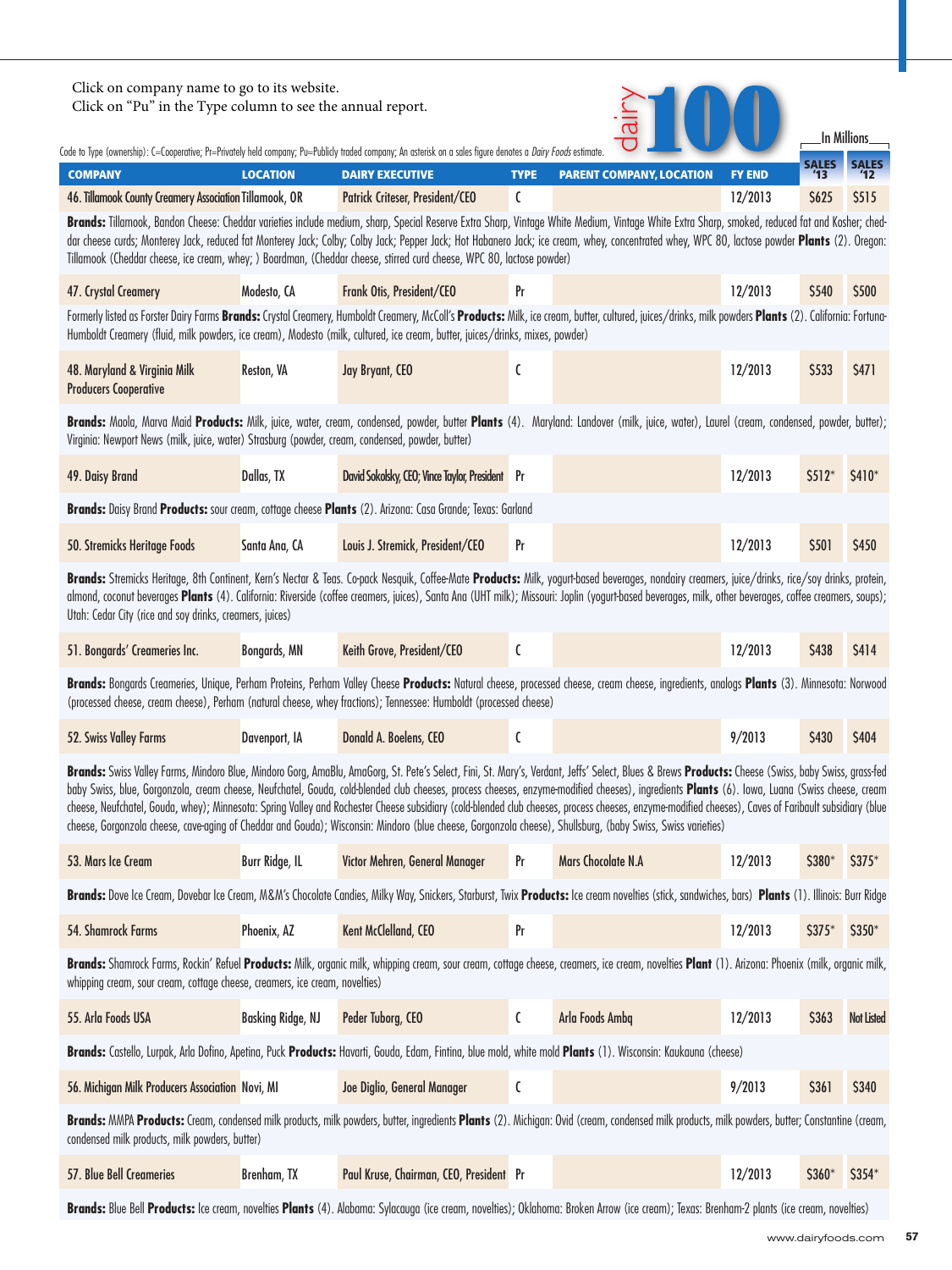| Click on company name to go to its website.<br>Click on "Pu" in the Type column to see the annual report.                                                                                                                                                                                                                                   |                                                                                                                                                              |                                                                                                                                                                                                                                                                                                                                                                                                                                   |                   |                                                       | In Millions              |              |              |  |  |
|---------------------------------------------------------------------------------------------------------------------------------------------------------------------------------------------------------------------------------------------------------------------------------------------------------------------------------------------|--------------------------------------------------------------------------------------------------------------------------------------------------------------|-----------------------------------------------------------------------------------------------------------------------------------------------------------------------------------------------------------------------------------------------------------------------------------------------------------------------------------------------------------------------------------------------------------------------------------|-------------------|-------------------------------------------------------|--------------------------|--------------|--------------|--|--|
| Code to Type (ownership): C=Cooperative; Pr=Privately held company; Pu=Publicly traded company; An asterisk on a sales figure denotes a <i>Dairy Foods</i> estimate.                                                                                                                                                                        |                                                                                                                                                              |                                                                                                                                                                                                                                                                                                                                                                                                                                   |                   |                                                       |                          | <b>SALES</b> |              |  |  |
| <b>COMPANY</b><br>58. Super Store Industries                                                                                                                                                                                                                                                                                                | <b>LOCATION</b><br>Stockton, CA                                                                                                                              | <b>DAIRY EXECUTIVE</b><br>Jay Simon, President/CEO                                                                                                                                                                                                                                                                                                                                                                                | <b>TYPE</b><br>Pr | <b>PARENT COMPANY, LOCATION</b><br>Raley's, Save Mart | <b>FY END</b><br>12/2013 | $$355*$      | $$1,200*$    |  |  |
| Brands: Sunnyside Farms, Bay View Farms Products: Milk, cheese, ice cream, novelties, cultured, juice, soy, drinks, water Plants (2). California: Fairfield (milk, cream, juices/drinks, water), Turlock<br>(ice cream, cultured, juices)                                                                                                   |                                                                                                                                                              |                                                                                                                                                                                                                                                                                                                                                                                                                                   |                   |                                                       |                          |              |              |  |  |
| 59. Stonyfield Farm                                                                                                                                                                                                                                                                                                                         | Londonderry, NH                                                                                                                                              | Esteve Torrens, CEO                                                                                                                                                                                                                                                                                                                                                                                                               | Pu                | Groupe Danone owns 85%                                | 12/2013                  | <b>S350</b>  | <b>S347</b>  |  |  |
| Brands: Stonyfield Farm, YoBaby, YoToddler, YoKids, Oikos, O'Soy, Brown Cow All-Natural Products: Organic yogurt, frozen yogurt, yogurt smoothies, cultured soy, milk Plants (2). California: Antioch<br>(Brown Cow Yogurt); New Hampshire: Londonderry (yogurt, yogurt smoothies, cultured soy)                                            |                                                                                                                                                              |                                                                                                                                                                                                                                                                                                                                                                                                                                   |                   |                                                       |                          |              |              |  |  |
| 59. Grande Cheese Co.                                                                                                                                                                                                                                                                                                                       | Lomira, WI                                                                                                                                                   | Wayne Matzke, President/CEO                                                                                                                                                                                                                                                                                                                                                                                                       | Pr                |                                                       | 12/2013                  | $$350*$      | \$350*       |  |  |
| (whey), Juda (mozzarella, ricotta), Rubicon (Italian specialty cheeses), Wyocena (mozzarella).                                                                                                                                                                                                                                              |                                                                                                                                                              | Brands: Grande, Piacci Products: Italian cheeses, whey Plants (6). Wisconsin: Brownsville (mozzarella, fresh mozzarella, whey), Fond du Lac (cut and wrap, dice and shred, aging), Friendship                                                                                                                                                                                                                                     |                   |                                                       |                          |              |              |  |  |
| 61. Bel Brands USA                                                                                                                                                                                                                                                                                                                          | Chicago, IL                                                                                                                                                  | Frederic Nalis, CEO                                                                                                                                                                                                                                                                                                                                                                                                               | Pu                | Fromageries Bel SA, Paris                             | 12/2013                  | <b>\$347</b> | \$330        |  |  |
| Brands: The Laughing Cow, Mini Babybel, Boursin, Kaukauna, Merkts, Price's, Wispride, Owl's Nest Products: Cheese, cream cheese, cheese spreads, cold-pack cheese Plants (3). Kentucky:<br>Leitchfield (cheese, cheese products); South Dakota: Brookings (cheese); Wisconsin: Little Chute (cheese, cheese products)                       |                                                                                                                                                              |                                                                                                                                                                                                                                                                                                                                                                                                                                   |                   |                                                       |                          |              |              |  |  |
| 62. Michael Foods Group                                                                                                                                                                                                                                                                                                                     | Minnetonka, MN                                                                                                                                               | Jim Dwyer, Chairman/CEO                                                                                                                                                                                                                                                                                                                                                                                                           | Pu                |                                                       | 12/28/2013               | <b>\$346</b> | <b>S386</b>  |  |  |
|                                                                                                                                                                                                                                                                                                                                             | Revenues for Cheese & Other Dairy-case Products: Acquired by Post Holdings in June. Crystal Farms Cheese Plant (1). Wisconsin: Lake Mills (cheese packaging) |                                                                                                                                                                                                                                                                                                                                                                                                                                   |                   |                                                       |                          |              |              |  |  |
| 63. St. Albans Cooperative Creamery Inc. St. Albans, VT                                                                                                                                                                                                                                                                                     |                                                                                                                                                              | Leon Berthiaume, General Manager C                                                                                                                                                                                                                                                                                                                                                                                                |                   |                                                       | 12/2013                  | \$320*       | <b>S320</b>  |  |  |
| Brands: None Products: Milk, cream, condensed milk, milk powders Plants (1). Vermont: St. Albans (milk, cream, condensed milk, milk powders)                                                                                                                                                                                                |                                                                                                                                                              |                                                                                                                                                                                                                                                                                                                                                                                                                                   |                   |                                                       |                          |              |              |  |  |
| 64. Gossner Foods Inc.                                                                                                                                                                                                                                                                                                                      | Logan, UT                                                                                                                                                    | Dolores Gossner Wheeler, President/CEO Pr                                                                                                                                                                                                                                                                                                                                                                                         |                   |                                                       | 9/2013                   | <b>\$315</b> | <b>\$318</b> |  |  |
| Brands: Gossner, Imperial Valley, High Mountain, Hershey, Borden, Moo Mates, private label Products: fluid milk, cheese (Swiss, Muenster, Asadaro, minihorns), WPC Plants: (3). Utah: Logan, 2<br>plants (1-Swiss cheese, Muenster, cream, WPC; 2-aseptic milk, formulated products, cream); Idaho: Heyburn (Swiss cheese, mini-horns, WPC) |                                                                                                                                                              |                                                                                                                                                                                                                                                                                                                                                                                                                                   |                   |                                                       |                          |              |              |  |  |
| 65. Brewster Dairy Inc.                                                                                                                                                                                                                                                                                                                     | Brewster, OH                                                                                                                                                 | Fritz Leeman, CEO                                                                                                                                                                                                                                                                                                                                                                                                                 | Pr                |                                                       | 12/2013                  | <b>S285</b>  | <b>S275</b>  |  |  |
| Brands: Private label Products: Cheese, whey products Plants (3). Idaho: Rupert (skim milk cheese, whey products); Illinois: Stockton (Swiss cheese, whey products); Ohio: Brewster (Swiss<br>cheese, whey products)                                                                                                                        |                                                                                                                                                              |                                                                                                                                                                                                                                                                                                                                                                                                                                   |                   |                                                       |                          |              |              |  |  |
| 66. Byrne Dairy                                                                                                                                                                                                                                                                                                                             | Syracuse, NY                                                                                                                                                 | Carl Byrne, CEO                                                                                                                                                                                                                                                                                                                                                                                                                   | Pr                |                                                       | 12/2013                  | $$277^*$     | \$277        |  |  |
|                                                                                                                                                                                                                                                                                                                                             |                                                                                                                                                              | Brands: Byrne Products: co-packing Milk, flavored milk, ESL milks and creams, eggnog, ice cream, butter, yogurt, sour cream, dairy-based dips, juices, iced tea, lemonade Plants (4). New York: Cortlandville<br>(yogurt); East Syracuse (ultra-pasteurized conventional and organic milk, single serves, half-and-half, nondairy creamers, egg nog); Syracuse (milk, ice cream mix, half-and-half, juices); Syracuse (ice cream) |                   |                                                       |                          |              |              |  |  |
| 67. Friendly's Ice Cream LLC                                                                                                                                                                                                                                                                                                                | Wilbraham, MA                                                                                                                                                | John Maguire, CEO                                                                                                                                                                                                                                                                                                                                                                                                                 | Pr                |                                                       | 12/2013                  | \$261        | \$259        |  |  |
| cups, ice cream cakes/rolls/cupcakes, whipped topping, toppings/syrups, variegates)                                                                                                                                                                                                                                                         |                                                                                                                                                              | Brands: Friendly Ice Cream Products: Ice cream, frozen yogurt, sherbet, whipped toppings, toppings, syrups, variegates Plant (1). Massachusetts: Wilbraham (ice cream pre-pack containers, sundae                                                                                                                                                                                                                                 |                   |                                                       |                          |              |              |  |  |
| 68. Producers Dairy Foods Inc.                                                                                                                                                                                                                                                                                                              | Fresno, CA                                                                                                                                                   | Richard Shehadey, Chairman/CEO                                                                                                                                                                                                                                                                                                                                                                                                    | Pr                |                                                       | 12/2013                  | \$250        | \$220        |  |  |
| Brands: Producers Dairy Products: Milk, egg nog, buttermilk, sour cream, juice, fruit punch, iced tea Plant (1). California: Fresno (milk, ice cream, cultured, drinks)                                                                                                                                                                     |                                                                                                                                                              |                                                                                                                                                                                                                                                                                                                                                                                                                                   |                   |                                                       |                          |              |              |  |  |
| 69. Gehl Foods Inc.                                                                                                                                                                                                                                                                                                                         | Germantown, WI                                                                                                                                               | Katherine M. Gehl, President                                                                                                                                                                                                                                                                                                                                                                                                      | Pr                |                                                       | 10/2013                  | \$241        | \$249        |  |  |
| smoothies Plant (1). Wisconsin: Germantown (nutritional beverages, cheese sauces, puddings, yogurt & yogurt smoothies, iced coffees & chai)                                                                                                                                                                                                 |                                                                                                                                                              | Brands: Gehl's, Main St. Cafe, private label and major national co-packed brands Products: Yogurt, cheese sauce, coffee beverages, nutritional beverages, other nondairy beverages, pudding, yogurt                                                                                                                                                                                                                               |                   |                                                       |                          |              |              |  |  |
| 70. High Desert Milk                                                                                                                                                                                                                                                                                                                        | <b>Burley, ID</b>                                                                                                                                            | Randy Robinson, President                                                                                                                                                                                                                                                                                                                                                                                                         | Co                |                                                       | 6/2014                   | \$240        | \$144        |  |  |
| Brands: High Desert milk powders, High Desert Milk Butter Products: Buttermilk, butter, ingredients Plant (1). Idaho: Burley                                                                                                                                                                                                                |                                                                                                                                                              |                                                                                                                                                                                                                                                                                                                                                                                                                                   |                   |                                                       |                          |              |              |  |  |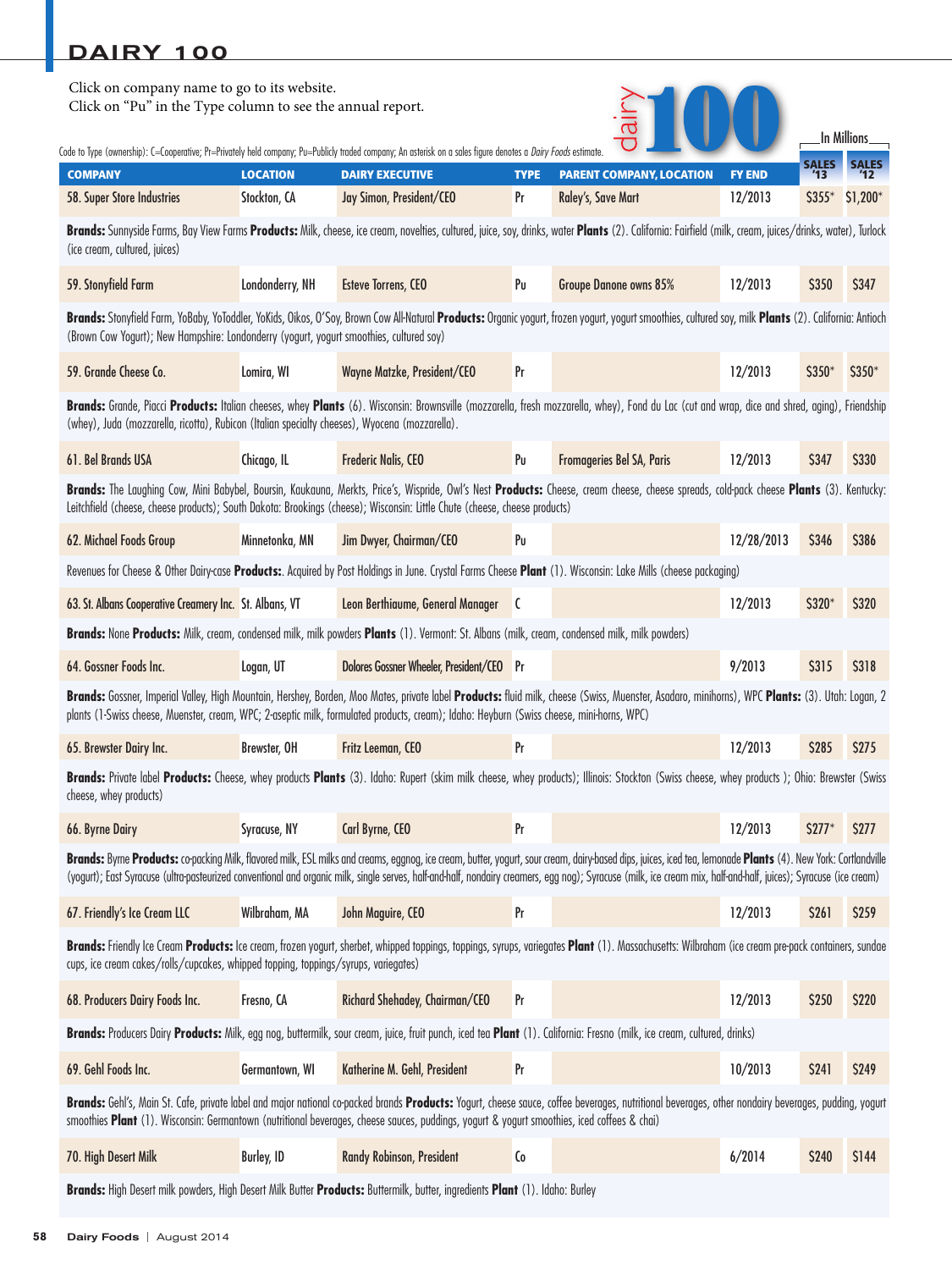| Click on company name to go to its website.<br>Click on "Pu" in the Type column to see the annual report.<br>In Millions<br>Code to Type (ownership): C=Cooperative; Pr=Privately held company; Pu=Publicly traded company; An asterisk on a sales figure denotes a <i>Dairy Foods</i> estimate.                                                                                                                                                                                                                                                                                         |                      |                                                                                                                                                                                                                                                                                                                                                                                                                              |             |                                 |               |                    |                   |  |
|------------------------------------------------------------------------------------------------------------------------------------------------------------------------------------------------------------------------------------------------------------------------------------------------------------------------------------------------------------------------------------------------------------------------------------------------------------------------------------------------------------------------------------------------------------------------------------------|----------------------|------------------------------------------------------------------------------------------------------------------------------------------------------------------------------------------------------------------------------------------------------------------------------------------------------------------------------------------------------------------------------------------------------------------------------|-------------|---------------------------------|---------------|--------------------|-------------------|--|
| <b>COMPANY</b>                                                                                                                                                                                                                                                                                                                                                                                                                                                                                                                                                                           | <b>LOCATION</b>      | <b>DAIRY EXECUTIVE</b>                                                                                                                                                                                                                                                                                                                                                                                                       | <b>TYPE</b> | <b>PARENT COMPANY, LOCATION</b> | <b>FY END</b> | <b>SALES</b><br>13 |                   |  |
| 71. Smith Dairy Products Co.                                                                                                                                                                                                                                                                                                                                                                                                                                                                                                                                                             | Orrville, OH         | <b>Steve Schmid, President</b>                                                                                                                                                                                                                                                                                                                                                                                               | Pr          |                                 | 9/2013        | \$230*             | \$225*            |  |
| Brands: Smith's, Ruggles, Festival, Whale of a Pail, Class Act, YoMazing Products: Fluid milk, organic milk, egg nog, buttermilk, cottage cheese, sour cream, ice cream, sherbets, sorbets, juice, fruit<br>punch, iced tea, coffee beverages, soy milk, almond milk, coconut milk Plants (3). Indiana: Richmond (milk, organic milk, egg nog, soy milk, almond milk, coconut milk); Missouri: Pacific (UHT ice<br>cream, yogurt and soft serve mix); Ohio: Orrville (fluid milk, organic milk, ice cream, cottage cheese, sour cream, flavored dips, juice, tea, eggnog, ice cream mix) |                      |                                                                                                                                                                                                                                                                                                                                                                                                                              |             |                                 |               |                    |                   |  |
| 72. J&J Snack Foods Corp.                                                                                                                                                                                                                                                                                                                                                                                                                                                                                                                                                                | Pennsauken, NJ       | Gerald B. Shreiber, President/CEO                                                                                                                                                                                                                                                                                                                                                                                            | Pu          |                                 | 9/28/2013     | <b>\$229</b>       | <b>S242</b>       |  |
| Revenues for frozen juices, ices and beverages only. Total revenues are \$867.6 million Brands: ICEE, Luigi's Real Italian Ice, Whole Fruit, Minute Maid, Barq's, Shape Ups, Chill Products: Frozen<br>beverages, Italian ice, frozen juice bars Frozen product Plants (2). California: Norwalk (frozen juice treat and dessert); Pennsylvania: Scranton (frozen juice treat and dessert)                                                                                                                                                                                                |                      |                                                                                                                                                                                                                                                                                                                                                                                                                              |             |                                 |               |                    |                   |  |
| 73. Emmi Roth USA                                                                                                                                                                                                                                                                                                                                                                                                                                                                                                                                                                        | Monroe, WI           | Reto Mueller, Managing Director (Monroe); Pu<br>Steve Millard, CEO (Penn Yan, NY)                                                                                                                                                                                                                                                                                                                                            |             | Emmi Group, Switzerland         | 12/2014       | \$225              | \$197             |  |
|                                                                                                                                                                                                                                                                                                                                                                                                                                                                                                                                                                                          |                      | Brands: Emmi, Grand Cru, Buttermilk Blue, Van Gogh Products: Yogurt, cheese, aseptic dairy products, fluid milk, yogurt, half-and-half, nondairy creamer Plants (3). New York: Penn Yan (beverages,<br>yogurt); Wisconsin: Monroe (specialty cheese production and curing facilities); Platteville (specialty cheese production - focus on Gruyere and curing) (cheese produced to spec, aged/packaged at Monroe facilities) |             |                                 |               |                    |                   |  |
| 73. The Schwan Food Co.                                                                                                                                                                                                                                                                                                                                                                                                                                                                                                                                                                  | Marshall, MN         | <b>Dimitrios Smyrnios, CEO</b>                                                                                                                                                                                                                                                                                                                                                                                               | Pr          |                                 | 12/2013       | S225*              | <b>Not Listed</b> |  |
| Brands: Schwan's ice cream, Edwards crème pies Products: Packaged ice cream, ice cream novelties, ice cream mix, frozen yogurt, yogurt smoothies, crème pies Plants (2). Georgia: Atlanta (crème<br>pies; ) Minnesota: Marshall (ice cream, novelties, ice cream mix, frozen yogurt, yogurt smoothies)                                                                                                                                                                                                                                                                                   |                      |                                                                                                                                                                                                                                                                                                                                                                                                                              |             |                                 |               |                    |                   |  |
| 75. Clover Stornetta Farms                                                                                                                                                                                                                                                                                                                                                                                                                                                                                                                                                               | Petaluma, CA         | Marcus Benedetti, President/CEO                                                                                                                                                                                                                                                                                                                                                                                              | Pr          |                                 | 12/2013       | \$200              | <b>Not Listed</b> |  |
|                                                                                                                                                                                                                                                                                                                                                                                                                                                                                                                                                                                          |                      | Products: Fluid milk, egg nog, buttermilk, cottage cheese, sour cream, yogurt, butter, cheese, ice cream, sherbets, sorbets, ingredients, juice Plant (1). California: Petaluma (Grade A products)                                                                                                                                                                                                                           |             |                                 |               |                    |                   |  |
| 75. Sartori Foods Co.                                                                                                                                                                                                                                                                                                                                                                                                                                                                                                                                                                    | Plymouth, WI         | James Sartori, Chairman/CEO                                                                                                                                                                                                                                                                                                                                                                                                  | Pr          |                                 | 6/30/2013     | \$200              | $$175^*$          |  |
| (Italian hard cheeses), Colorado: Boulder (dips-pestos, spreads, hummus, tapenades)                                                                                                                                                                                                                                                                                                                                                                                                                                                                                                      |                      | Brands: Sartori Classics, Sartori Limited Edition, Sartori Reserve, Blue Moose of Boulder, Ciolo, Piccolo Products: Cheese Plants (3). Wisconsin: Plymouth (specialty cheeses, Italian cheeses), Antigo                                                                                                                                                                                                                      |             |                                 |               |                    |                   |  |
| 75. BelGioioso Cheese Inc.                                                                                                                                                                                                                                                                                                                                                                                                                                                                                                                                                               | Green Bay, WI        | Errico Auricchio, President                                                                                                                                                                                                                                                                                                                                                                                                  | Pr          |                                 | 12/2013       | \$200*             | \$200*            |  |
| specialty cheeses)                                                                                                                                                                                                                                                                                                                                                                                                                                                                                                                                                                       |                      | Brands: BelGioioso, Cappiello, Casaro Products: Specialty cheeses Plants (8). Wisconsin: Byron (Provolone), Chase (Italian cheeses), Freedom (fresh Mozzarella), Glenmore (fresh Mozzarella,<br>Provolone, mascarpone, ricotta), Langes Corner (Gorgonzola, specialty cheeses), Ledgeview (converting/packaging), Pulaski (fresh Mozzarella curd, specialty cheeses); New York: Schenectady (Italian                         |             |                                 |               |                    |                   |  |
| 78. Fieldbrook Foods Corp.                                                                                                                                                                                                                                                                                                                                                                                                                                                                                                                                                               | Dunkirk, NY          | Kenneth Johnson, President/CEO                                                                                                                                                                                                                                                                                                                                                                                               | Pr          |                                 | 12/2013       | $$194*$            | \$194             |  |
|                                                                                                                                                                                                                                                                                                                                                                                                                                                                                                                                                                                          |                      | Brands: Private label Products: Ice cream, novelties Plants (3). New York: Dunkirk (ice cream, novelties); New Jersey: Lakewood (ice cream, novelties).                                                                                                                                                                                                                                                                      |             |                                 |               |                    |                   |  |
| 78. United Dairy Inc.                                                                                                                                                                                                                                                                                                                                                                                                                                                                                                                                                                    | Martin's Ferry, OH   | Joseph L. Carson, President                                                                                                                                                                                                                                                                                                                                                                                                  | Pr          |                                 | 12/2013       | \$194*             | $$194*$           |  |
| Charleston (milk, drinks)                                                                                                                                                                                                                                                                                                                                                                                                                                                                                                                                                                |                      | Brands: United Products: Milk, cultured, ice cream, novelties, juice/drinks Plants (3). Ohio: Martins Ferry (milk, drinks); Pennsylvania: Uniontown (milk, drinks, ice cream); West Virginia:                                                                                                                                                                                                                                |             |                                 |               |                    |                   |  |
| 80. F&A Dairy Products                                                                                                                                                                                                                                                                                                                                                                                                                                                                                                                                                                   | <b>Fairacres, NM</b> | Jeff Terranova, President                                                                                                                                                                                                                                                                                                                                                                                                    | Pr          |                                 | 9/1/13        | \$188*             | \$188             |  |
| provolone, whey products).                                                                                                                                                                                                                                                                                                                                                                                                                                                                                                                                                               |                      | Brands: F&A, private label Products: Cheese Plants (2). New Mexico: Las Cruces (mozzarella, Muenster, asadero, provolone, dried cheeses, whey products); Wisconsin: Dresser (mozzarella,                                                                                                                                                                                                                                     |             |                                 |               |                    |                   |  |
| 81. Litehouse Foods Inc.                                                                                                                                                                                                                                                                                                                                                                                                                                                                                                                                                                 | Sandpoint, ID        | Jim Frank, President/CEO                                                                                                                                                                                                                                                                                                                                                                                                     | Pr          |                                 | 12/2013       | $$170*$            | \$170             |  |
| veg dips, fruit dips, sauces, marinades)                                                                                                                                                                                                                                                                                                                                                                                                                                                                                                                                                 |                      | Brands: Litehouse; Simply Artisan Reserve Products: Cheese, buttermilk, yogurt, dressings, vegetable dips, fruit dips, herbs, apple cider; marinade; sauces; salsa; caramel Plants (3). Idaho:<br>Sandpoint (cheese, buttermilk, yogurt, dressing, veg dips, fruit dips marinade, sauce, salsa); Michigan: Lowell (dressing, veg dips, fruit dips, marinade, sauces, salsa, caramel); Utah: Hurricane (dressing,             |             |                                 |               |                    |                   |  |
| 82. Anderson Erickson Dairy Co.                                                                                                                                                                                                                                                                                                                                                                                                                                                                                                                                                          | Des Moines, IA       | Miriam Erickson Brown, President/CEO                                                                                                                                                                                                                                                                                                                                                                                         | Pr          |                                 | 12/2013       | \$165              | \$162             |  |
|                                                                                                                                                                                                                                                                                                                                                                                                                                                                                                                                                                                          |                      |                                                                                                                                                                                                                                                                                                                                                                                                                              |             |                                 |               |                    |                   |  |

**Brands:** Anderson Erickson Dairy **Products:** Milk, egg nog, buttermilk, cottage cheese, sour cream, sour cream dip, yogurt, Greek yogurt, juice, fruit punch, ice cream mix **Plants** (1). Iowa, Des Moines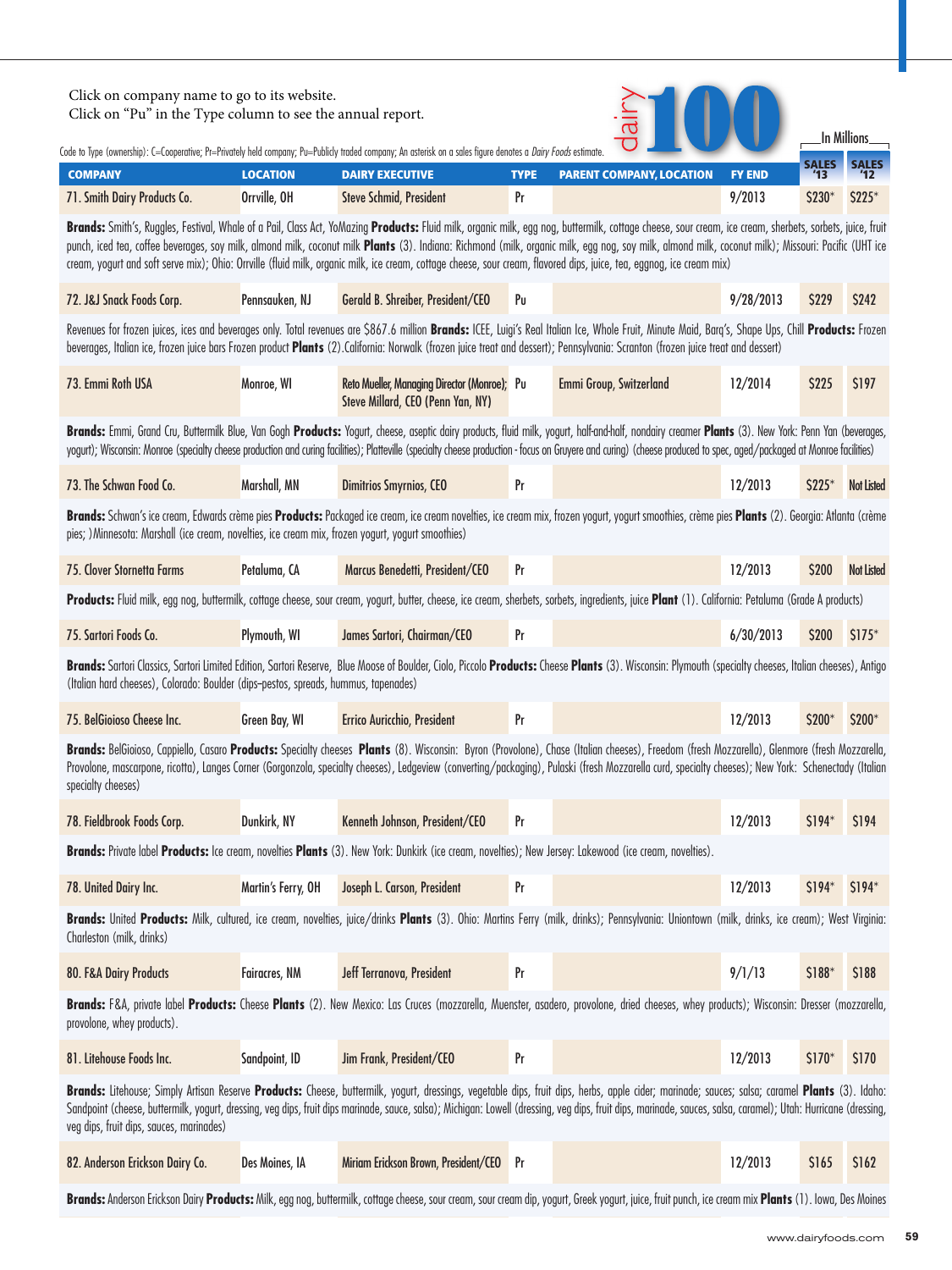| Click on company name to go to its website.<br>Click on "Pu" in the Type column to see the annual report.                                                                                                                                                                                                                                   |                                        |                                                                                                                                                                                                                                                                                                                    |                  |                                     |                          |              | In Millions. |
|---------------------------------------------------------------------------------------------------------------------------------------------------------------------------------------------------------------------------------------------------------------------------------------------------------------------------------------------|----------------------------------------|--------------------------------------------------------------------------------------------------------------------------------------------------------------------------------------------------------------------------------------------------------------------------------------------------------------------|------------------|-------------------------------------|--------------------------|--------------|--------------|
| Code to Type (ownership): C=Cooperative; Pr=Privately held company; Pu=Publicly traded company; An asterisk on a sales figure denotes a <i>Dairy Foods</i> estimate                                                                                                                                                                         |                                        |                                                                                                                                                                                                                                                                                                                    |                  |                                     |                          | <b>SALES</b> | <b>SALES</b> |
| <b>COMPANY</b><br>83. Ellsworth Cooperative Creamery                                                                                                                                                                                                                                                                                        | <b>LOCATION</b><br><b>Ellsworth WI</b> | <b>DAIRY EXECUTIVE</b><br>Paul Bauer CEO/ GM                                                                                                                                                                                                                                                                       | <b>TYPE</b><br>C | <b>PARENT COMPANY, LOCATION</b>     | <b>FY END</b><br>12/2013 | \$161        | \$158        |
|                                                                                                                                                                                                                                                                                                                                             |                                        | Brands: Ellsworth (cheese and whey), Comstock (specialty cheese) Products: Cheese (Cheddar, specialty), ingredients Plants (2). Wisconsin: Comstock, (specialty cheeses), Ellsworth (Cheddar, whey)                                                                                                                |                  |                                     |                          |              |              |
| 84. Johanna Foods Inc.                                                                                                                                                                                                                                                                                                                      | Flemington, NJ                         | Robert Facchina, President/CEO                                                                                                                                                                                                                                                                                     | Pr               |                                     | 12/2013                  | $$155*$      | $$154*$      |
| Washington: Spokane.                                                                                                                                                                                                                                                                                                                        |                                        | Brands: La Yogurt, Tree Ripe, Ssips, Sabor Latino, Earth Wise, Citrus Sunshine, Washington Natural Products: Yogurt, juices, aseptic juices, teas and drinks Plants (2). New Jersey: Flemington;                                                                                                                   |                  |                                     |                          |              |              |
| 85. Joseph Gallo Farms                                                                                                                                                                                                                                                                                                                      | Atwater, CA                            | Michael D. Gallo, CEO                                                                                                                                                                                                                                                                                              | Pr               |                                     | 12/2013                  | \$153        | \$160        |
|                                                                                                                                                                                                                                                                                                                                             |                                        | Brands: Joseph Farms, Gallo Global Nutrition Products: Natural cheese, whey products Plant (1). California: Atwater (natural cheese, whey products)                                                                                                                                                                |                  |                                     |                          |              |              |
| 86. Clover Farms Dairy Co.                                                                                                                                                                                                                                                                                                                  | Reading, PA                            | Richard L. Hartman, President                                                                                                                                                                                                                                                                                      | Pr               |                                     | 12/2013                  | $$154*$      | \$152        |
|                                                                                                                                                                                                                                                                                                                                             |                                        | Brands: Clover Farms, private label Products: Milk, juices/drinks Plant (1). Pennsylvania: Reading (milk, juices/drinks)                                                                                                                                                                                           |                  |                                     |                          |              |              |
| 87. Instantwhip Foods Inc.                                                                                                                                                                                                                                                                                                                  | Columbus, OH                           | Douglas Smith, President                                                                                                                                                                                                                                                                                           | Pr               |                                     | 12/2013                  | $$135*$      | $$135*$      |
| Brands: Instantwhip, YAMI Yogurt, Ambrosia Gourmet Frozen Yogurt, private label, others Products: Dairy and non-dairy whipped toppings, creamers, yogurt, sour cream milk, ice cream, mixes Plants<br>(5). Arizona: Phoenix; Illinois: Chicago (sour cream); New York: Buffalo; Ohio: London; Washington: Auburn (cup yogurt, Greek yogurt) |                                        |                                                                                                                                                                                                                                                                                                                    |                  |                                     |                          |              |              |
| 88. Milkco                                                                                                                                                                                                                                                                                                                                  | Asheville, NC                          | L. Keith Collins, President, Milkco Inc. Pu                                                                                                                                                                                                                                                                        |                  | <b>Ingles Markets</b>               | 9/28/2013                | \$132*       | \$131        |
|                                                                                                                                                                                                                                                                                                                                             |                                        | Brands: Private label Products: Milk, flavored milk, drinks, ice cream mix, water, orange juice Plant (1). North Carolina: Asheville (milk, flavored milk, drinks, ice cream mix, water, orange juice)                                                                                                             |                  |                                     |                          |              |              |
| 89. Braum's Inc.                                                                                                                                                                                                                                                                                                                            | Oklahoma City, OK                      | Drew Braum, President/CEO                                                                                                                                                                                                                                                                                          | Pr               |                                     | 12/2013                  | $$130*$      | $$125*$      |
|                                                                                                                                                                                                                                                                                                                                             |                                        | Brands: Braum's Products: Milk, ice cream, novelties, cottage cheese, yogurt, sour cream, orange juice, fruit drinks, apple juice Plant (1). Oklahoma: Tuttle (milk, ice cream, novelties, cultured)                                                                                                               |                  |                                     |                          |              |              |
| 90. Cloverland Farms Dairy                                                                                                                                                                                                                                                                                                                  | <b>Baltimore, MD</b>                   | Ralph Kemp, President                                                                                                                                                                                                                                                                                              | Pr               |                                     | 12/2013                  | $$123*$      | \$125        |
|                                                                                                                                                                                                                                                                                                                                             |                                        | Brands: Cloverland, Coffee Top, Snow Mountain Products: Milk, egg nog, buttermilk, ice cream, fruit punch, iced tea Plant (1). Maryland, Baltimore, (milk, tea, drinks, juice, spring water)                                                                                                                       |                  |                                     |                          |              |              |
| 91. Berner Food & Beverage Inc.                                                                                                                                                                                                                                                                                                             | Dakota, IL                             | Stephen Kneubuehl, CEO                                                                                                                                                                                                                                                                                             | Pr               |                                     | 12/2013                  | $$110*$      | $$110*$      |
|                                                                                                                                                                                                                                                                                                                                             |                                        | Brands: Private label/store brands Products: Natural cheeses, process cheeses, cheese spreads, snack dips, coffee beverages, energy beverages Plants (3). Illinois: Dakota (Natural cheeses, process<br>cheeses, cheese spreads, snack dips, coffee beverages, energy beverages), Freeport, Rock City (warehouse). |                  |                                     |                          |              |              |
| 91. Meijer                                                                                                                                                                                                                                                                                                                                  | Holland, MI                            | Rick Keyes, EVP Supply Chain and Mfg.                                                                                                                                                                                                                                                                              | Pr               |                                     | 12/2013                  | $$110*$      | \$105*       |
|                                                                                                                                                                                                                                                                                                                                             |                                        | Brands: Purple Cow Products: Milk, ice cream, novelties, cultured, juices, drinks Plant (1). Michigan: Holland (milk, ice cream, novelties, cultured, juices, drinks).                                                                                                                                             |                  |                                     |                          |              |              |
| 93. Plainview Milk Products                                                                                                                                                                                                                                                                                                                 | Plainview, MN                          | Troy Gascoigne, General Manager                                                                                                                                                                                                                                                                                    | C                |                                     | 9/30/2013                | $$107*$      | \$107        |
|                                                                                                                                                                                                                                                                                                                                             |                                        | Brands: Plainview Products: Milk, cream, butter, powders, condensed skim and cream Plant (1). Minnesota: Plainview (milk, condensed skim milk, butter, NFDM, sweet cream buttermilk powder, WMP)                                                                                                                   |                  |                                     |                          |              |              |
| 94. Hershey Creamery Co.                                                                                                                                                                                                                                                                                                                    | Harrisburg, PA                         | George Hugh Holder, President                                                                                                                                                                                                                                                                                      | Pu               |                                     | 12/2013                  | \$105        | \$105        |
|                                                                                                                                                                                                                                                                                                                                             |                                        | Brands: Hershey's Ice Cream Products: Ice cream, novelties, sherbet, yogurt Plant (1). Pennsylvania: Harrisburg (ice cream, novelties)                                                                                                                                                                             |                  |                                     |                          |              |              |
| 94. Plains Dairy                                                                                                                                                                                                                                                                                                                            | Amarillo, TX                           | <b>Greg Meador, President</b>                                                                                                                                                                                                                                                                                      | C                | <b>Affiliated Foods of Amarillo</b> | 12/2013                  | \$105        | \$102        |
|                                                                                                                                                                                                                                                                                                                                             |                                        | prints labels Culligan water Jampice (punch). Red Diamond (tog) <b>Dreductes</b> Milk egg neg buttermilk ivice fruit punch iced teg water Plant (1) Jevec: Amarille (milk                                                                                                                                          |                  |                                     |                          |              |              |

**Brands:** Plains, private labels, Culligan water, Tampico (punch), Red Diamond (tea) **Products:** Milk, egg nog, buttermilk, juice, fruit punch, iced tea, water Plant (1). Texas: Amarillo (milk, water, juice/drinks, tea).